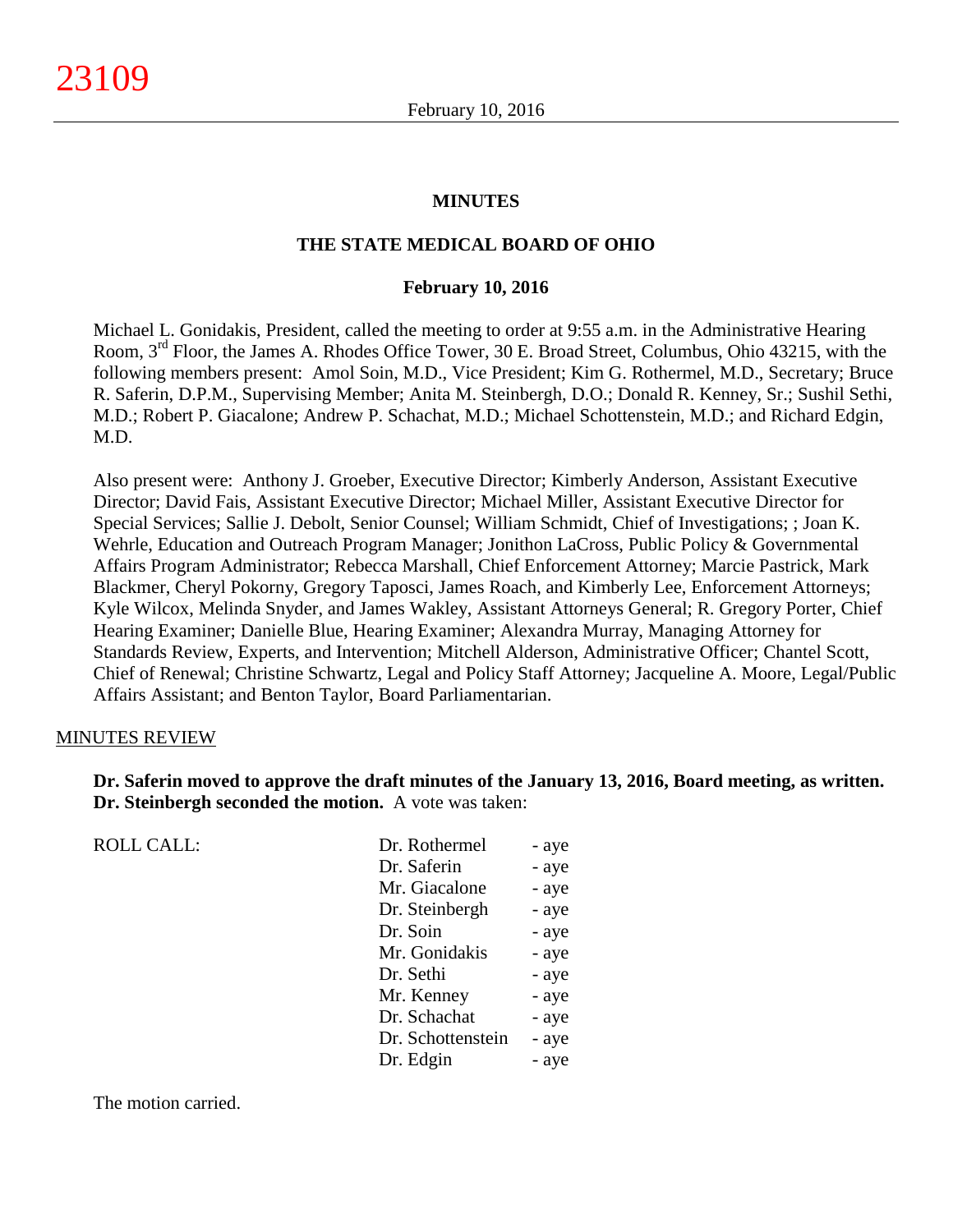#### APPLICANTS FOR LICENSURE

**Dr. Steinbergh moved to approve for licensure, contingent upon all requested documents being received and approved in accordance with licensure protocols, the acupuncturist applicants listed in Exhibit "A", the genetic counselor applicants listed in Exhibit "B," the massage therapist applicants listed in Exhibit "C," the physician assistant applicants listed in Exhibit "D," and the physician applicants listed in Exhibit "E," as listed in the agenda supplement and handout. Dr. Saferin seconded the motion.** A vote was taken:

| <b>ROLL CALL:</b> | Dr. Rothermel     | - aye |
|-------------------|-------------------|-------|
|                   | Dr. Saferin       | - aye |
|                   | Mr. Giacalone     | - aye |
|                   | Dr. Steinbergh    | - aye |
|                   | Dr. Soin          | - aye |
|                   | Mr. Gonidakis     | - aye |
|                   | Dr. Sethi         | - aye |
|                   | Mr. Kenney        | - aye |
|                   | Dr. Schachat      | - aye |
|                   | Dr. Schottenstein | - aye |
|                   | Dr. Edgin         | - aye |
|                   |                   |       |

The motion carried.

#### REPORTS AND RECOMMENDATIONS

Mr. Gonidakis announced that the Board would now consider the Reports and Recommendations appearing on its agenda.

Mr. Gonidakis asked whether each member of the Board had received, read and considered the hearing records, the Findings of Fact, Conclusions of Law, Proposed Orders, and any objections filed in the matters of: Joseph Claude Carver, M.D.; and Amanda Lynn Padgitt, L.P.N. A roll call was taken:

| <b>ROLL CALL:</b> | Dr. Rothermel     | - aye |
|-------------------|-------------------|-------|
|                   | Dr. Saferin       | - aye |
|                   | Mr. Giacalone     | - aye |
|                   | Dr. Steinbergh    | - aye |
|                   | Dr. Soin          | - aye |
|                   | Mr. Gonidakis     | - aye |
|                   | Dr. Sethi         | - aye |
|                   | Mr. Kenney        | - aye |
|                   | Dr. Schachat      | - aye |
|                   | Dr. Schottenstein | - aye |
|                   | Dr. Edgin         | - aye |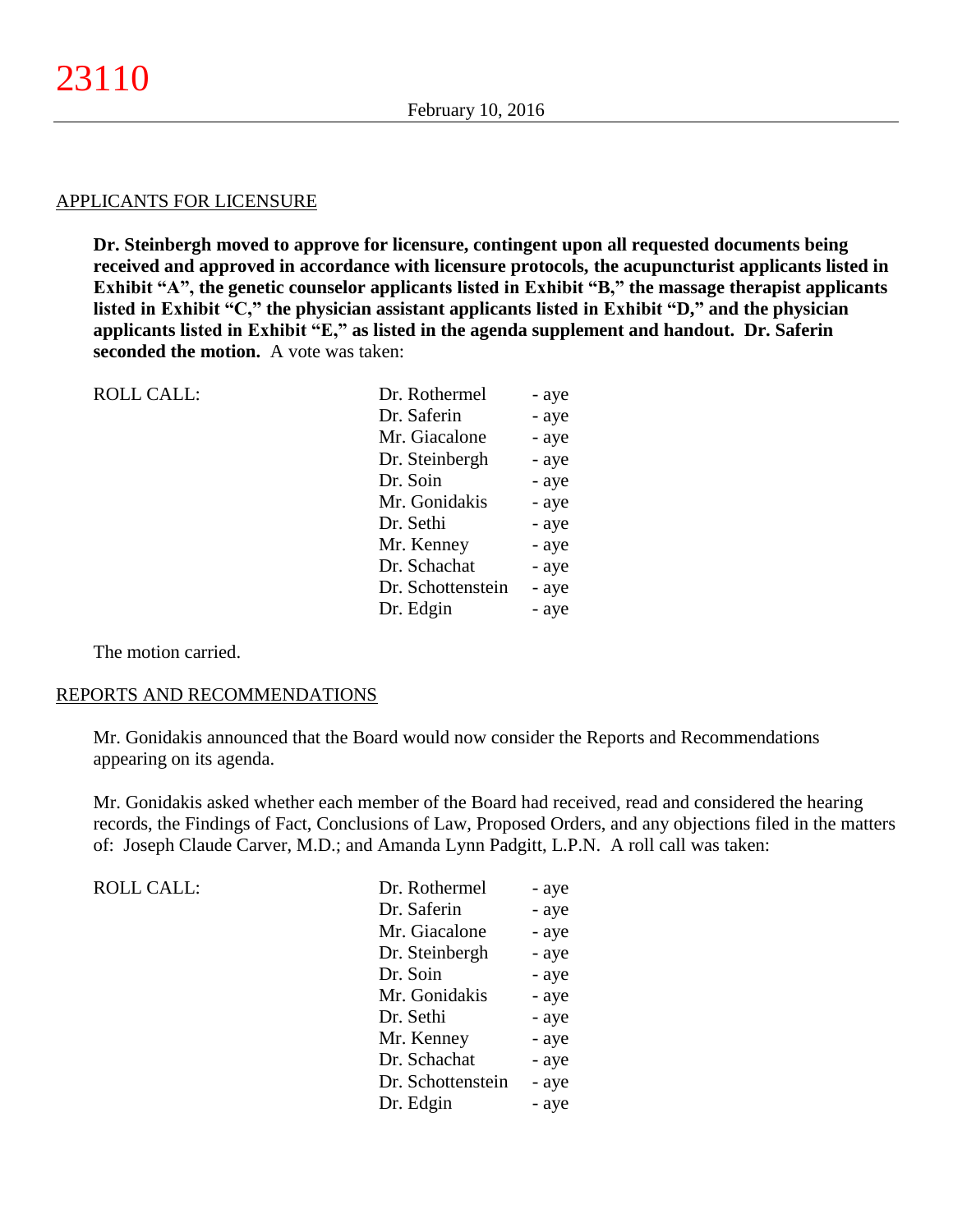Mr. Gonidakis asked whether each member of the Board understands that the disciplinary guidelines do not limit any sanction to be imposed, and that the range of sanctions available in each matter runs from dismissal to permanent revocation. A roll call was taken:

ROLL CALL:

| Dr. Rothermel     | - aye |
|-------------------|-------|
| Dr. Saferin       | - aye |
| Mr. Giacalone     | - aye |
| Dr. Steinbergh    | - aye |
| Dr. Soin          | - aye |
| Mr. Gonidakis     | - aye |
| Dr. Sethi         | - aye |
| Mr. Kenney        | - aye |
| Dr. Schachat      | - aye |
| Dr. Schottenstein | - aye |
| Dr. Edgin         | - aye |

Mr. Gonidakis noted that, in accordance with the provision in section 4731.22(F)(2), Ohio Revised Code, specifying that no member of the Board who supervises the investigation of a case shall participate in further adjudication of the case, the Secretary and Supervising Member must abstain from further participation in the adjudication of any disciplinary matters. In the matters before the Board today, Dr. Rothermel served as Secretary and Dr. Saferin served as Supervising Member.

Mr. Gonidakis reminded all parties that no oral motions may be made during these proceedings.

The original Reports and Recommendations shall be maintained in the exhibits section of this Journal.

## JOSEPH CLAUDE CARVER, M.D.

Mr. Gonidakis directed the Board's attention to the matter of Joseph Claude Carver, M.D. No objections have been filed. Ms. Clovis was the Hearing Examiner.

Mr. Gonidakis stated that a request to address the Board has been timely filed by Dr. Carver. Five minutes will be allowed for that address.

Dr. Carver was represented by his attorney, Elizabeth Collis.

Ms. Collis supported the Hearing Examiner's Report and Recommendation to grant Dr. Carver's application for a new medical license. Ms. Collis noted that the Hearing Examiner found Dr. Carver to be thoughtful, humble, and persistent in his effort to establish his good moral character since the last time he had appeared before the Board.

Ms. Collis continued that Dr. Carver was disciplined by the Board in 2005 and again in 2011 following his conviction for providing false information in a bankruptcy case. Ms. Collis noted that Dr. Carver's 2011 conviction was based on acts that took place in 2005. Ms. Collis stated that Dr. Carver has spent the last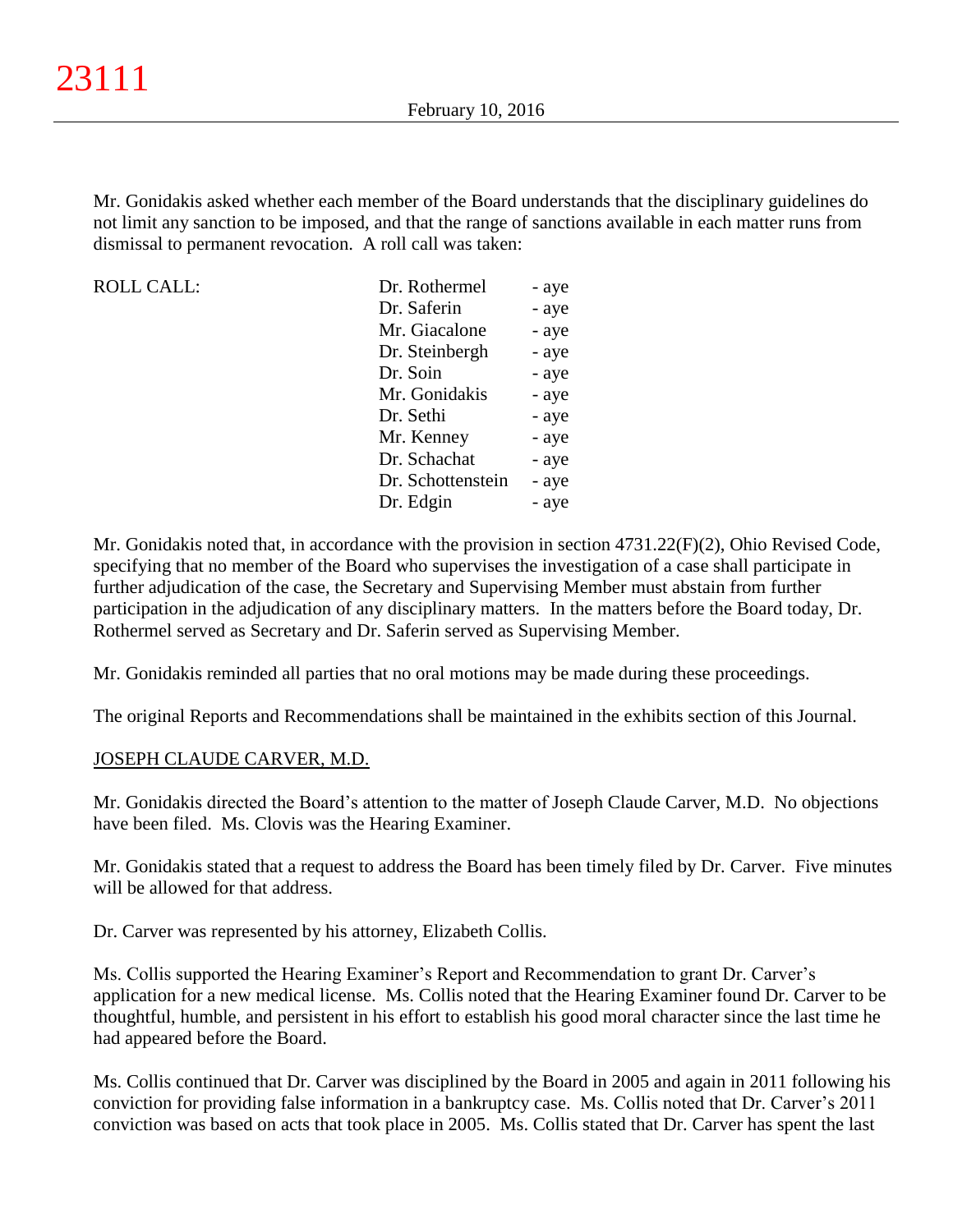ten years leading an honest, moral, and law-abiding life. Ms. Collis stated that Dr. Carver has been severely punished for his previous missteps, having been sentenced to time in a federal prison and having his medical license revoked.

Ms. Collis stated that Dr. Carver initially applied to reinstate his medical license in March 2014 a few months after his release from prison. Ms. Collis noted that at that time, though some Board members supported the reinstatement of Dr. Carver's license, the Board ultimately voted to deny Dr. Carver's application. Ms. Collis submitted that the Dr. Carver appearing before the Board today is far different from the Dr. Carver of 2014 or the Dr. Carver who made the errors in 2005. Ms. Collis opined that the most persuasive testimony at Dr. Carver's hearing came from James Gallivan, a former state highway patrolman and court bailiff who spoke of Dr. Carver's character, work ethic, and desire to overcome his prior mistakes.

Ms. Collis noted that at the conclusion of Dr. Carver's hearing, Assistant Attorney General James Wakley recommended no discipline based on the surrender of Dr. Carver's Drug Enforcement Administration (DEA) certificate; Mr. Wakley made no recommendation regarding whether Dr. Carver has sufficiently demonstrated good moral character to warrant the granting of his medical license. Ms. Collis stated that Dr. Carver has paid his debt to society and his work as an interpreter has significantly contributed to the medical profession. Ms. Collis opined that the Board should grant Dr. Carver's application for licensure. Ms. Collis noted that the Proposed Order would grant Dr. Carver's license only if he passes the Special Purpose Examination (SPEX) within six month of the effective date of the Order. Ms. Collis stated that this is not consistent with what the Board has done in similar cases. Ms. Collis suggested that Dr. Carver be given either one year or no timeframe at all in which to pass the SPEX.

Dr. Carver stated that the last few years of his life have been a difficult and humbling experience. Dr. Carver stated that he made errors in his personal and professional life in 2004 and 2005 for which he takes full responsibility. Dr. Carver stated that he has been punished for his mistakes, having served 17 months in prison and being required to pay restitution. Dr. Carver stated that he has spent the last ten years making better choices in his personal and professional life.

Dr. Carver continued that since he last appeared before the Board he has worked as an interpreter in physician offices, hospitals, courts, and schools. Dr. Carver stated that interpreting requires a very high degree of ethics and interpreters must relay information accurately, keep patient confidences, maintain strict boundaries, and be sensitive to the needs of others who are experiencing difficult and stressful times. In addition to working as an interpreter, Dr. Carver stated that he also teaches interpreting and ethics to others. Dr. Carver added that he also uses his interpreting skills at an AIDS resource center and other organizations throughout Columbus.

Dr. Carver stated that he has gotten married since his last appearance before the Board. Dr. Carver stated that his wife is the Chief Financial Officer for the Ohio Supreme Court and is a certified fraud examiner. Dr. Carver stated that he wife would never stay with him if he did not show the highest level of honesty and ethics.

Dr. Carver stated that he supports the Hearing Examiner's Proposed Order and he respectfully requested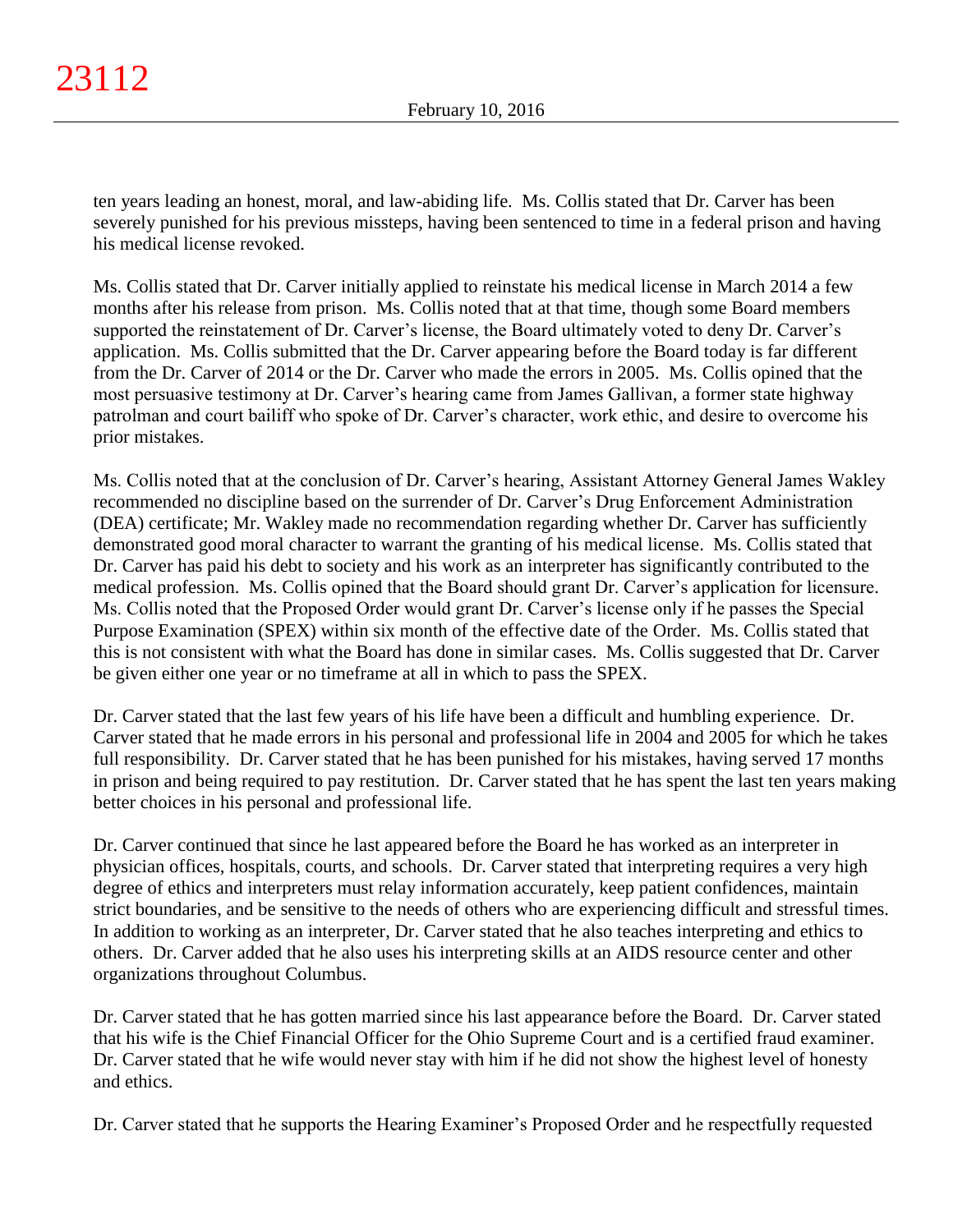that the Boards adopt the minor modification that was recommended by Ms. Collis.

Mr. Gonidakis asked if the Assistant Attorney General would like to respond. Mr. Wilcox stated that he did not wish to respond.

## **Dr. Steinbergh moved to approve and confirm Ms. Clovis' Findings of Fact, Conclusions of Law, and Proposed Order in the matter of Joseph Claude Carver, M.D. Dr. Soin seconded the motion.**

Mr. Gonidakis stated that he will now entertain discussion in the matter of Dr. Carver.

Mr. Gonidakis briefly reviewed Dr. Carver's medical career. The Medical Board first issued a Notice of Opportunity for Hearing to Dr. Carver in 1997 based on allegations of having violated the minimum standards of care in his treatment of five patients. However, that 1997 Notice was later dismissed by the Board. In 2005 Dr. Carver entered into a Consent Agreement with the Medical Board which revoked his medical license, stayed the revocation, and suspended his license for a minimum of one year. Dr. Carver's 2005 Consent Agreement was based on his sexual relationship with a patient and two instances of practicing below the minimum standards of care. Dr. Carver's medical license was reinstated in 2007 and he was released from the Board's probationary terms in 2010.

Mr. Gonidakis stated that Dr. Carver declared bankruptcy in 2005 due to severe financial hardships, including a divorce and caring for his ill mother. During the bankruptcy case, Dr. Carver failed to report a valuable wine collection that was worth several hundred thousand dollars. In December 2010 Dr. Carver was indicted in federal court for concealing his wine collection, was found guilty, and served a prison sentence of 17 months. Dr. Carver is also required to pay \$160,000 in restitution, which he is paying in installments. Based on this conviction, the Medical Board revoked Dr. Carver's medical license in October 2012. In May 2014, Dr. Carver agreed to surrender his Drug Enforcement Administration (DEA) certificate to prescribe controlled substances.

Mr. Gonidakis continued that in May 2013 Dr. Carver applied for a new Ohio medical license, which the Board denied in May 2014. Dr. Carver submitted a new application in November 2014, which remains pending.

Mr. Gonidakis stated that Dr. Carver is still serving his criminal probation and is in compliance with that probation. Mr. Gonidakis further noted that Dr. Carver has remarried and seems to have turned his life around. Dr. Carver currently has an administrative job with urgent care centers and is serving as an interpreter. Mr. Gonidakis noted with interest that Dr. Carver also teaches boundaries and ethics courses for interpreters. Mr. Gonidakis stated that Dr. Carver has continued to take continuing medical education (CME) courses to stay abreast of medical developments.

Mr. Gonidakis stated that he generally supports the Hearing Examiner's Proposed Order, which would grant Dr. Carver's application, contingent upon his passage of the Special Purpose Examination (SPEX) within six months of the Order's effective date. Mr. Gonidakis suggested that the first paragraph of Section B of the Proposed Order include the phrase "Upon the grant of the license…" and would read as follows: "Upon the grant of the license, the Certificate of Dr. Carver to practice medicine and surgery in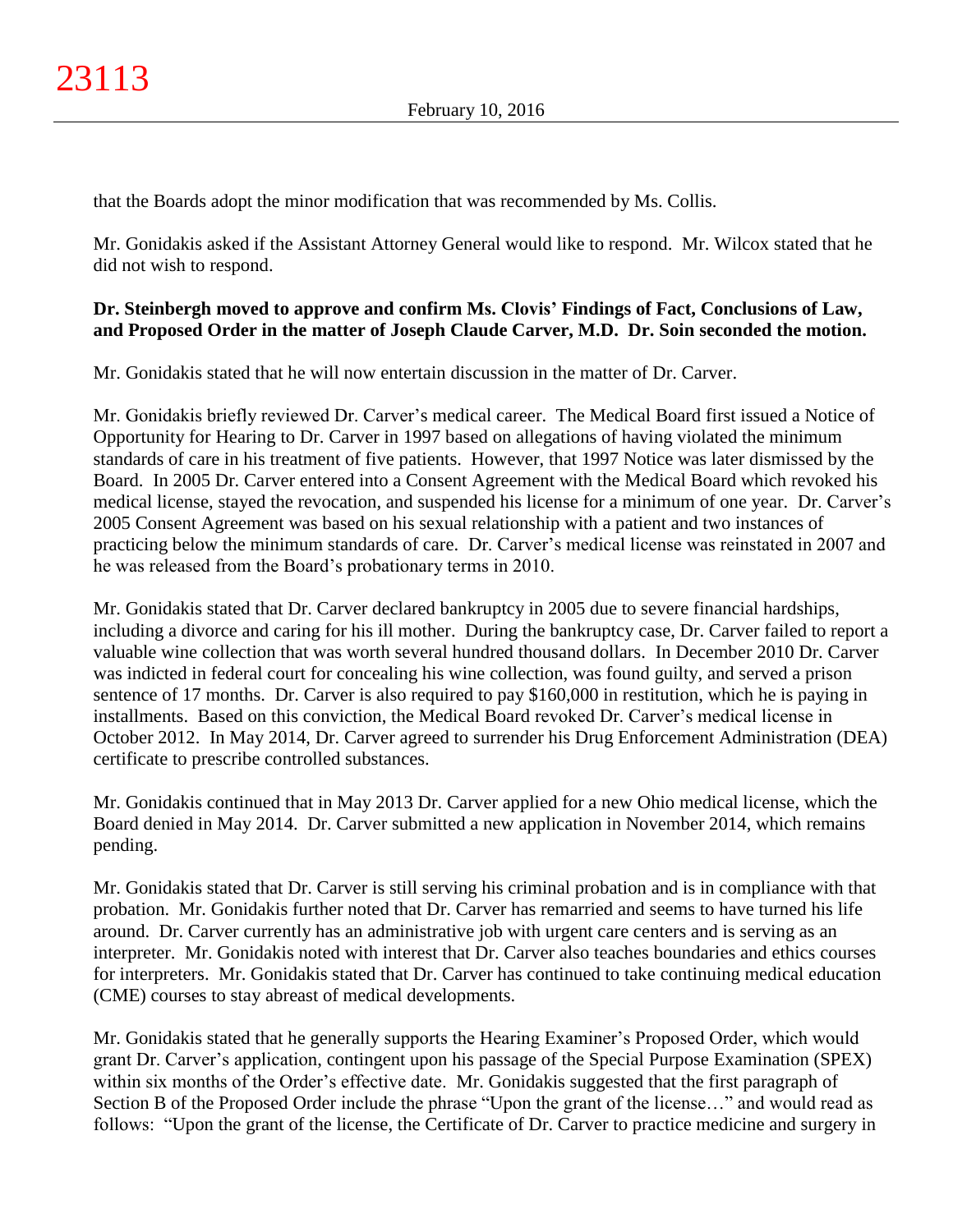the State of Ohio shall be subject to the following PROBATIONARY terms, conditions, and limitations for a period of at least five years:"

Mr. Gonidakis opined that Dr. Carver has paid and continues to pay his debt to society and that granting his licensure application would add great value to the practice of medicine.

Dr. Steinbergh agreed with Mr. Gonidakis' comments, including the suggested rewording of Section B of the Proposed Order. Dr. Steinbergh further suggested that Dr. Carver not be limited to passing the SPEX within six months. Dr. Steinbergh stated that Dr. Carver should be granted licensure no matter when he passes the SPEX, provided he meets all other statutory and regulatory requirements. Dr. Steinbergh opined that the probationary term requiring a practice plan will be key for Dr. Carver's return to practicing medicine and serving his community.

**Dr. Steinbergh moved to amend the Proposed Order to remove the second paragraph from Section A of the Proposed Order, which specifies the timeframe within which Dr. Carver must pass the SPEX. Dr. Steinbergh further moved to add the phrase "Upon the grant of the license" to the beginning of the first sentence of Section B of the Proposed Order. Dr. Schachat seconded the motion.** A vote was taken:

| <b>ROLL CALL:</b> | Dr. Rothermel     | - abstain |
|-------------------|-------------------|-----------|
|                   | Dr. Saferin       | - abstain |
|                   | Mr. Giacalone     | - aye     |
|                   | Dr. Steinbergh    | - aye     |
|                   | Dr. Soin          | - aye     |
|                   | Mr. Gonidakis     | - aye     |
|                   | Dr. Sethi         | - aye     |
|                   | Mr. Kenney        | - aye     |
|                   | Dr. Schachat      | - aye     |
|                   | Dr. Schottenstein | - aye     |
|                   | Dr. Edgin         | - aye     |
|                   |                   |           |

The motion to amend carried.

**Dr. Steinbergh moved to approve and confirm Ms. Clovis' Findings of Fact, Conclusions of Law, and Proposed Order, as amended, in the matter of Joseph Claude Carver, M.D. Dr. Soin seconded the motion.** A vote was taken:

ROLL CALL:  $\qquad \qquad$ 

| Dr. Rothermel  | - aye |
|----------------|-------|
| Dr. Saferin    | - aye |
| Mr. Giacalone  | - aye |
| Dr. Steinbergh | - aye |
| Dr. Soin       | - aye |
| Mr. Gonidakis  | - aye |
| Dr. Sethi      | - aye |
|                |       |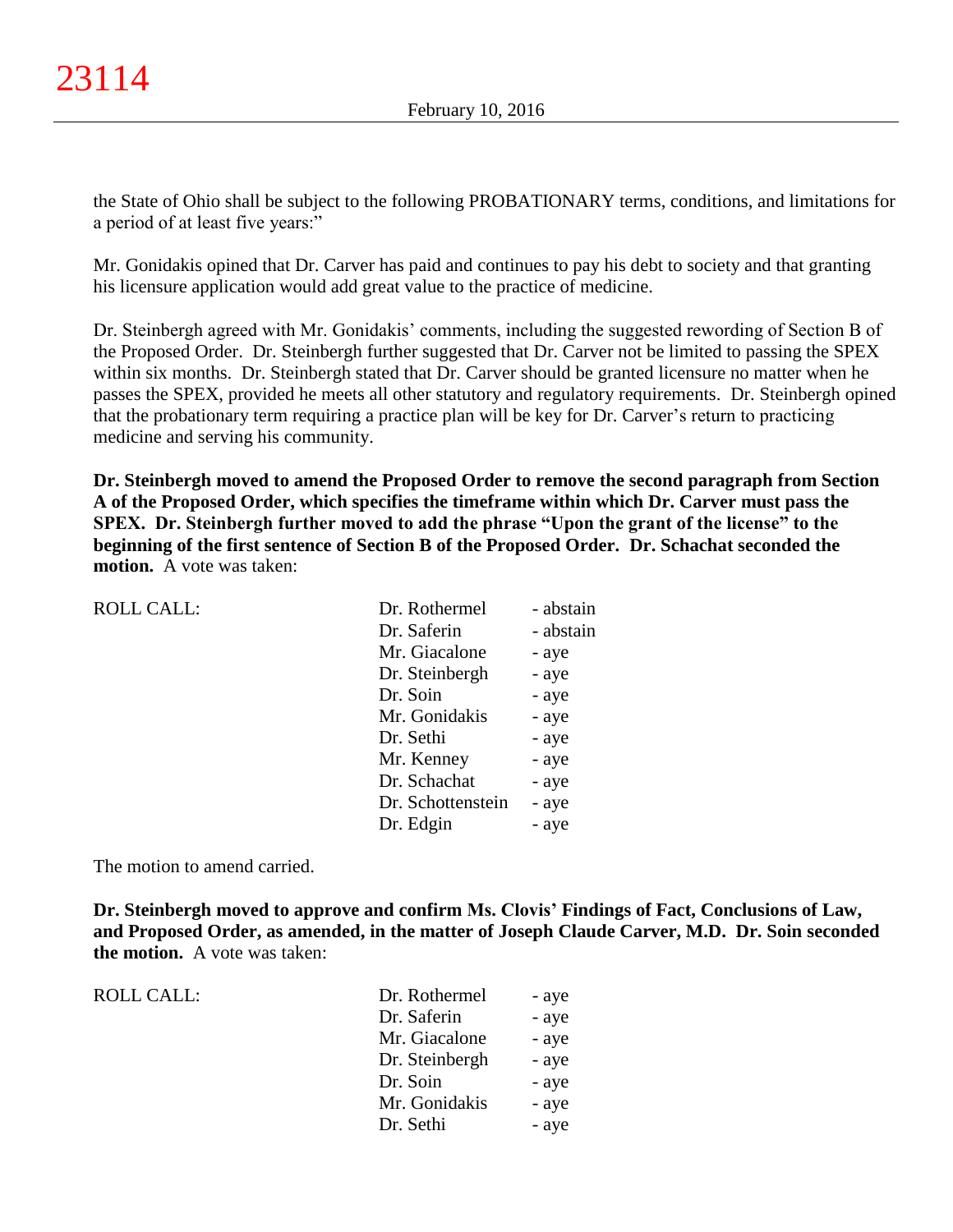| Mr. Kenney        | - aye |
|-------------------|-------|
| Dr. Schachat      | - aye |
| Dr. Schottenstein | - aye |
| Dr. Edgin         | - aye |

The motion to approve carried.

## AMANDA LYNN PADGITT, L.P.N.

Mr. Gonidakis directed the Board's attention to the matter of Amanda Lynn Padgitt, L.P.N. No objections were filed. Ms. Clovis was the Hearing Examiner.

Mr. Gonidakis stated that a request to address the Board has been timely filed by Ms. Padgitt. However, Ms. Padgitt was not present in the meeting.

## **Dr. Steinbergh moved to approve and confirm Ms. Clovis' Findings of Fact, Conclusions of Law, and Proposed Order in the matter of Amanda Lynn Padgitt, L.P.N. Dr. Soin seconded the motion.**

Mr. Gonidakis stated that he will now entertain discussion in the above matter.

Dr. Soin stated that Ms. Padgitt was first licensed as a licensed practical nurse in Ohio in 1999 and has practiced in Ohio and New Mexico. On November 21, 2014, Ms. Padgitt entered into a Consent Agreement with the Ohio Board of Nursing which indefinitely suspended Ms. Padgitt's nursing license, stayed the suspension, and placed her on probation for a minimum of two years.

Dr. Soin continued that Ms. Padgitt's Nursing Board Consent Agreement was based on her admission that on March 7, 2013, while she was employed at White Oak Manor, she and other nurses provided a forcause drug screen specimen due to the fact that a patient's four oxycodone tablets had been substituted for Zofran. Ms. Padgitt's urine specimen came back as "Negative-Dilute." When Ms. Padgitt was asked to provide another specimen, she refused. Ms. Padgitt was subsequently terminated from White Oak Manor. Ms. Padgitt adamantly denies that she diverted any medications.

Dr. Soin stated that on September 30, 2014, Ms. Padgitt submitted to the State Medical Board of Ohio an application for a license to practice massage therapy, which remains pending. On her application, Ms. Padgitt disclosed her Consent Agreement with the Nursing Board and provided an explanation of these events. Ms. Padgitt had explained that March 7, 2013, was also her hire date with another employer, HomeCare with Heart, and the pre-employment drug screen for that employer had been negative. Ms. Padgitt had stated that she did not want to provide another urine screen at White Oak Manor, at her expense, because she did not have the necessary funds to pay for it. Ms. Padgitt had further explained that her results were "Negative-Dilute" because she had been drinking a great deal of water, working out, and dieting at that time and that she had drank six bottles of water prior to the test.

Dr. Soin noted that Ms. Padgitt had also been terminated from Beeghly Oaks Skilled Nursing and Rehabilitation Center on October 20, 2010, because she refused a drug test. At the hearing, Ms. Padgitt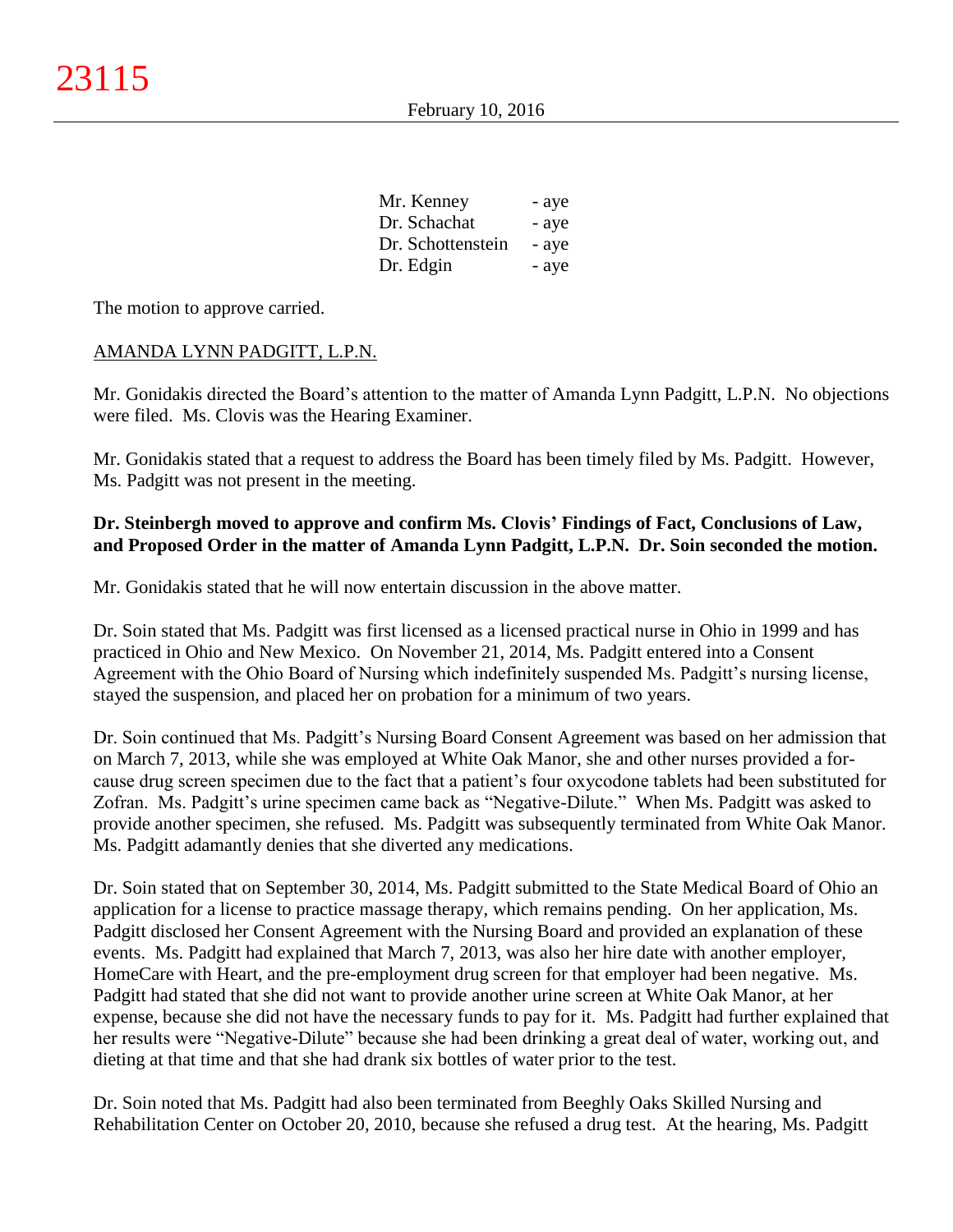explained that she had refused the drug test because she had smoked marijuana and she had been afraid that the test would be positive. Ms. Padgitt stated that she had only smoked marijuana once and that it had been a mistake. Dr. Soin stated that Ms. Padgitt did not disclose her termination from Beeghly Oaks when the Board's interrogatories asked her to identify any employer, hospital, nursing home, or skilled facility from which she had been terminated or forced to resign. Ms. Padgitt admitted in the hearing that her answers to the interrogatories were not complete due to her omission of information regarding Beeghly Oaks. Ms. Padgitt further admitted that she had no good reason to omit information about Beeghly Oaks.

Dr. Soin stated that Ms. Padgitt had testified that she had aspired to change careers and become a massage therapist even before her termination from White Oak Manor. Ms. Padgitt had stated that she no longer wants to be a nurse but she wants to continue helping people.

Dr. Soin stated that the Proposed Order would grant Ms. Padgitt's application for licensure and impose probationary terms for at least two years. Dr. Soin suggested that the Proposed Order be amended to require a chemical dependency evaluation prior to granting Ms. Padgitt's licensure. Dr. Soin based his suggestion partly on the fact that the Board of Nursing had included a similar requirement in its Consent Agreement.

Ms. Anderson stated that the Board has not charged Ms. Padgitt with violation of Section 4731.22(B)(26), Ohio Revised Code, concerning chemical impairment. Rather, Ms. Padgitt's charges relate to falsification and the fact that she has an action from the Board of Nursing. Ms. Anderson further noted that Ms. Padgitt did not sign an Eastway Waiver at her hearing.

Dr. Steinbergh agreed with Dr. Soin's comments. Dr. Steinbergh stated that the hearing record has many red flags, including Ms. Padgitt's consumption of marijuana in 2010 and the fact that she drank six bottles of water prior to reporting to work on the day of the urine drug test. Dr. Steinbergh opined that the Medical Board would be doing a disservice if it ignored these red flags. Dr. Steinbergh further opined that the Board of Nursing had been correct to require a chemical dependency evaluation as a condition for the reinstatement of Ms. Padgitt's nursing license. Dr. Steinbergh felt that the Board should find a way to legally and appropriately address these concerns.

Mr. Gonidakis asked if it would be appropriate for the Board to simply deny Ms. Padgitt's application for licensure. Ms. Anderson replied that denial of licensure is an option available to the Board. Dr. Soin commented that he would like for Ms. Padgitt to have an opportunity to pursue a career and contribute to society, but asked if there is a viable way to address the Board's chemical dependency concerns without denying licensure. Mr. Wilcox replied that since Ms. Padgitt was not charged with chemical impairment, the Board is not able under the law to include a chemical dependency evaluation in its Order. Mr. Wilcox stated that if the Board denies Ms. Padgitt's application and she reapplies at a later date, the Board could order an evaluation at that time.

Dr. Steinbergh agreed that the best option before the Board is to deny Ms. Padgitt's application, thus giving her an opportunity to reapply and undergo a chemical dependency evaluation.

# **Dr. Steinbergh moved to amend the Proposed Order to deny Ms. Padgitt's application. Dr. Soin**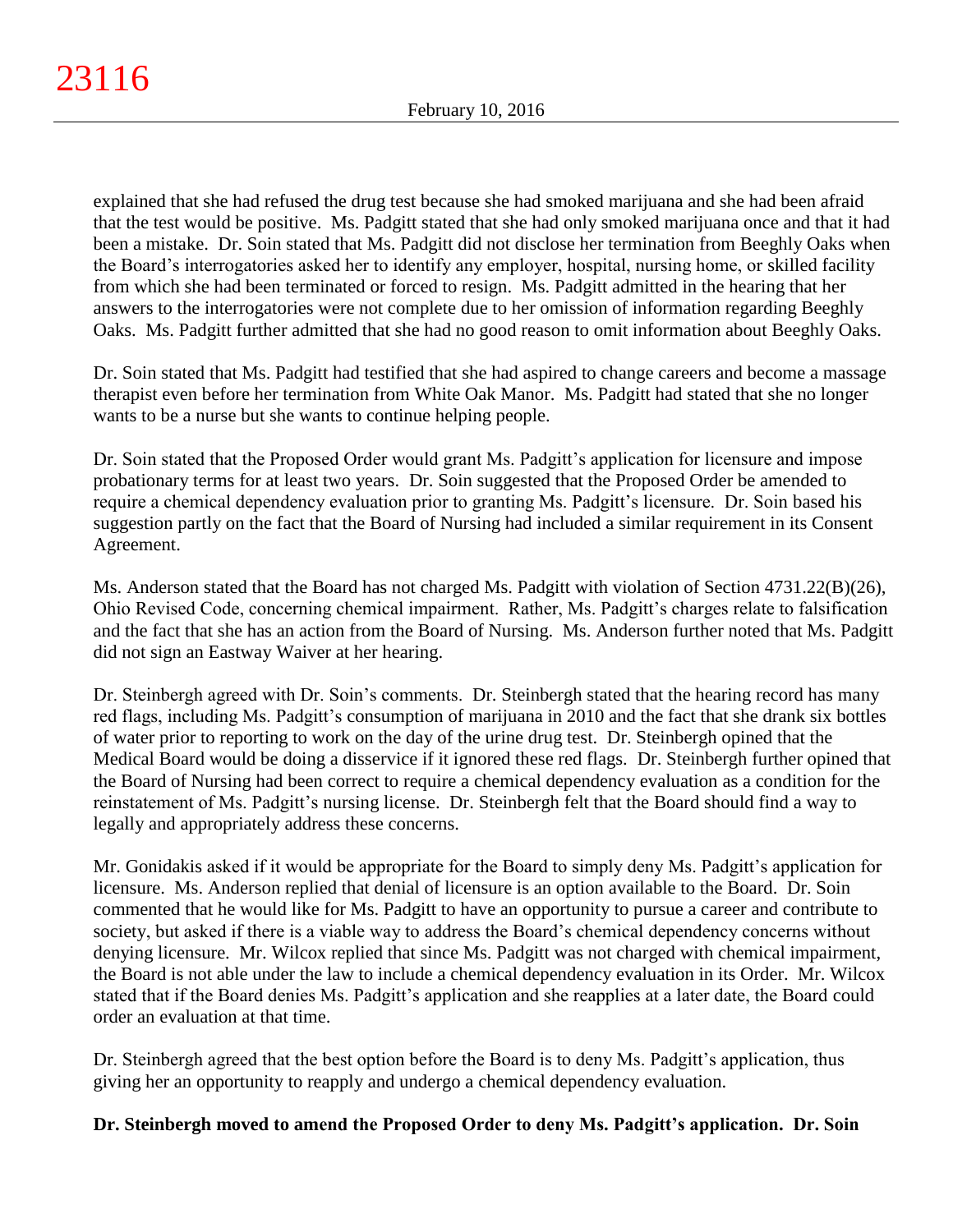**seconded the motion.** A vote was taken:

| <b>ROLL CALL:</b> |
|-------------------|
|                   |

| <b>ROLL CALL:</b> | Dr. Rothermel     | - abstain |
|-------------------|-------------------|-----------|
|                   | Dr. Saferin       | - abstain |
|                   | Mr. Giacalone     | - aye     |
|                   | Dr. Steinbergh    | - aye     |
|                   | Dr. Soin          | - aye     |
|                   | Mr. Gonidakis     | - aye     |
|                   | Dr. Sethi         | - aye     |
|                   | Mr. Kenney        | - aye     |
|                   | Dr. Schachat      | - aye     |
|                   | Dr. Schottenstein | - aye     |
|                   | Dr. Edgin         | - aye     |
|                   |                   |           |

The motion to amend carried.

**Dr. Steinbergh moved to approve and confirm Ms. Clovis' Findings of Fact, Conclusions of Law, and Proposed Order, as amended, in the matter of Amanda Lynn Padgitt, L.P.N. Dr. Soin seconded the motion.** A vote was taken:

| <b>ROLL CALL:</b> | Dr. Rothermel     | - abstain |
|-------------------|-------------------|-----------|
|                   | Dr. Saferin       | - abstain |
|                   | Mr. Giacalone     | - aye     |
|                   | Dr. Steinbergh    | - aye     |
|                   | Dr. Soin          | - aye     |
|                   | Mr. Gonidakis     | - aye     |
|                   | Dr. Sethi         | - aye     |
|                   | Mr. Kenney        | - aye     |
|                   | Dr. Schachat      | - aye     |
|                   | Dr. Schottenstein | - aye     |
|                   | Dr. Edgin         | - aye     |

The motion to approve carried.

# PROPOSED FINDINGS AND PROPOSED ORDERS

Mr. Gonidakis stated that in the following matters, the Board issued a Notice of Opportunity for Hearing. No timely requests for hearing were received. The matters were reviewed by a Hearing Examiner, who prepared Proposed Findings and Proposed Orders, and are now before the Board for final disposition. Mr. Gonidakis stated that the matter of Dr. Emami is non-disciplinary in nature, and therefore all Board members may vote in that matter.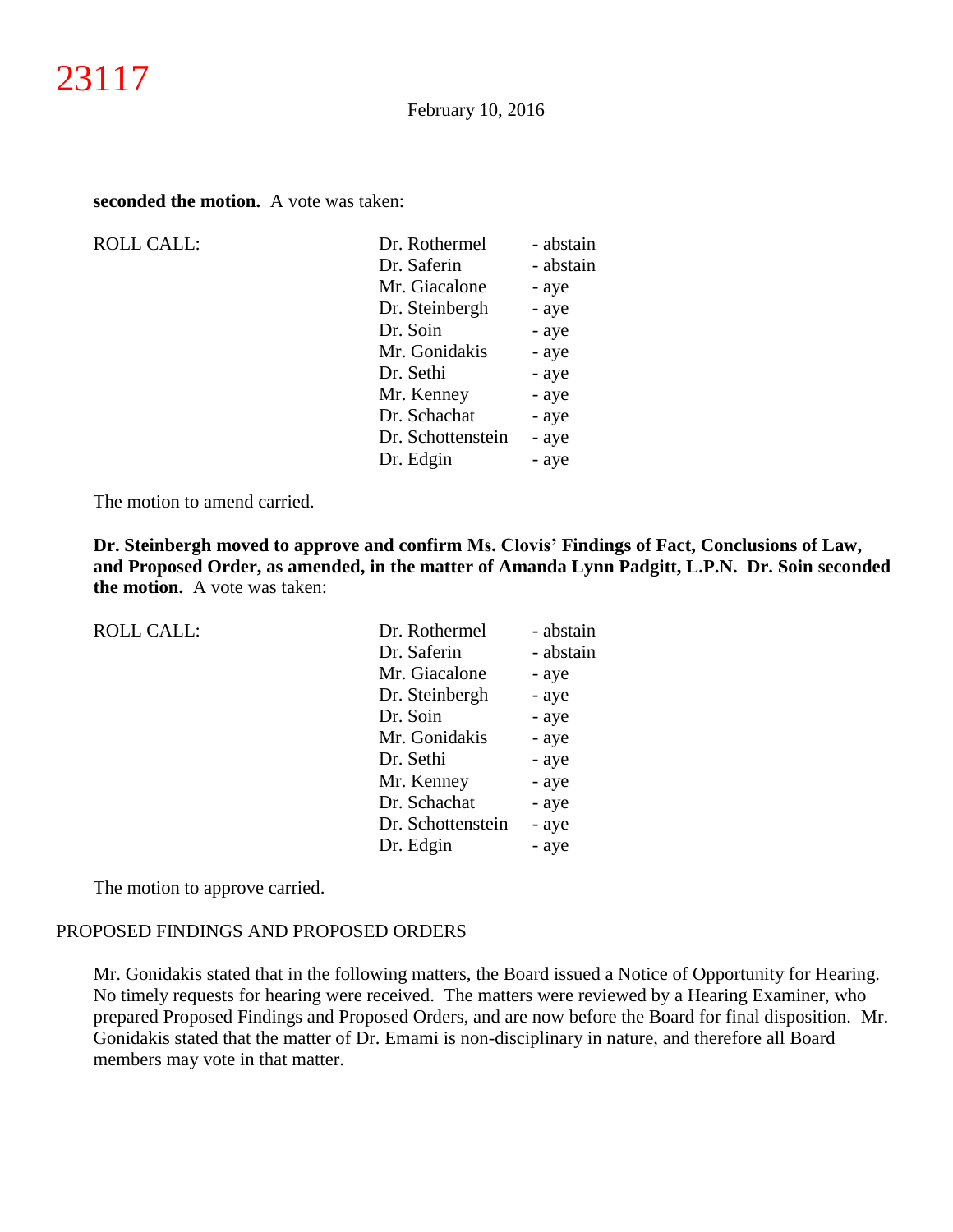### JAFAR EMAMI, M.D.

**Dr. Schottenstein moved to find that the allegations as set forth in the May 1, 2014 Notice of Opportunity for Hearing in the matter of Dr. Emami have been proven to be true by a preponderance of the evidence and to adopt Ms. Mosbacher's Proposed Findings and Proposed Order. Dr. Saferin seconded the motion.**

Mr. Gonidakis stated that he will now entertain discussion in the matter of Dr. Emami.

Dr. Schottenstein stated that the Board has proposed denying Dr. Emami's application for a license to practice medicine and surgery in Ohio. Dr. Schottenstein noted that Dr. Emami is a graduate of Isfahan University of Medical Sciences in Isfahan, Iran. Dr. Schottenstein stated that, although Dr. Emami obtained certification from the Educational Commission for Foreign Medical Graduates (ECFMG) in 1972, the examination at that time did not require demonstration of proficiency in English. Dr. Schottenstein stated that Section 4731-142, Ohio Revised Code, and Rule 4731-6-04, Ohio Administrative Code, requires an applicant to demonstrate proficiency in English by obtaining a passing score on the Test of English as a Foreign Language Internet-based Test (TOEFL iBT).

Dr. Schottenstein continued that Dr. Emami took the TOEFL iBT in May 2014 and scored 47 out of a possible 120; a score of 90 is required to pass. The Hearing Examiner reviewed the evidence in this matter and has recommended denying Dr. Emami's application. Based on the facts and the rules, Dr. Schottenstein agreed with the Hearing Examiner's Proposed Order to deny Dr. Emami's application.

A vote was taken on Dr. Schottenstein's motion to approve:

ROLL CALL:

| Dr. Rothermel     | - aye |
|-------------------|-------|
| Dr. Saferin       | - aye |
| Mr. Giacalone     | - aye |
| Dr. Steinbergh    | - aye |
| Dr. Soin          | - aye |
| Mr. Gonidakis     | - aye |
| Dr. Sethi         | - aye |
| Mr. Kenney        | - aye |
| Dr. Schachat      | - aye |
| Dr. Schottenstein | - aye |
| Dr. Edgin         | - aye |
|                   |       |

The motion to approve carried.

Mr. Gonidakis stated that the following four items are disciplinary in nature, and therefore the Secretary and Supervising Member cannot vote. In these matters, Dr. Rothermel served as Secretary and Dr. Saferin served as Supervising Member.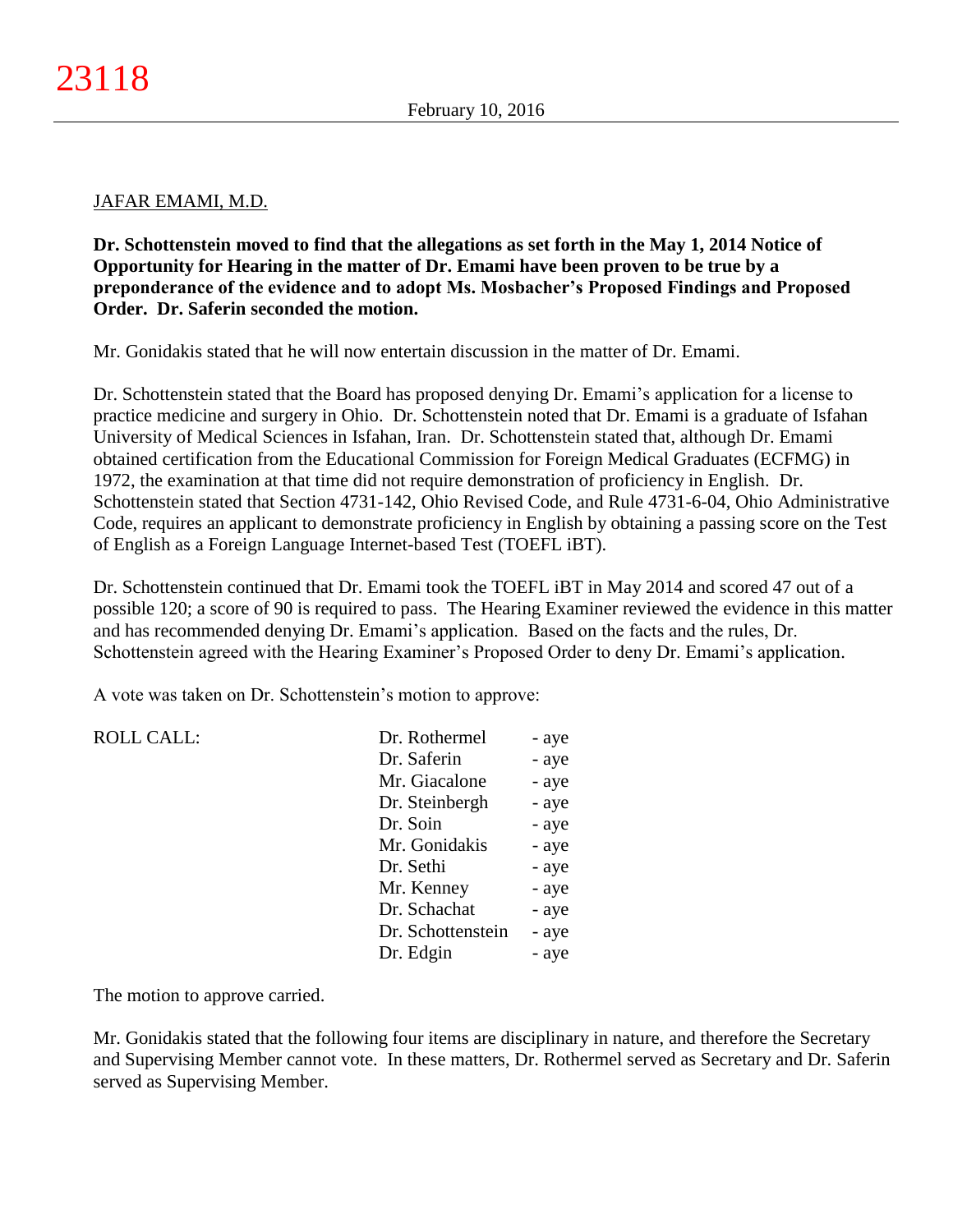### DUSTIN WEBB DILLON, M.D.

**Dr. Steinbergh moved to find that the allegations as set forth in the March 11, 2015 Notice of Opportunity for Hearing in the matter of Dr. Dillon have been proven to be true by a preponderance of the evidence and to adopt Ms. Shamansky's Proposed Findings and Proposed Order. Dr. Soin seconded the motion.**

Mr. Gonidakis stated that he will now entertain discussion in the matter of Dr. Dillon.

Dr. Sethi stated that Dr. Dillon has applied for a license to practice medicine and surgery in Ohio. Dr. Sethi stated that Dr. Dillon passed all steps of the United Stated Medical Licensing Examination (USMLE) with good score and had excellent recommendations from his residency program. However, Dr. Dillon disclosed that he had had an evaluation which resulted in diagnoses of Substance Use-Mild and Mood Disorder. Dr. Dillon also indicated that the voluntary monitoring that he currently engages in would end when he relocates to Ohio.

Dr. Sethi continued that the Board sent Dr. Dillon interrogatories asking him to identify his treatment for the diagnoses. Dr. Dillon failed to respond to the interrogatories. Dr. Sethi stated that Dr. Dillon has been contacted three times and each time he has refused to cooperate and did not respond.

The Hearing Examiner's Proposed Order, based on current information, the Board's interest in protecting the public, and the absence of information regarding Dr. Dillon's substance abuse and mental illness, would deny Dr. Dillon's application for licensure. Dr. Sethi agreed with the Proposed Order.

A vote was taken on Dr. Steinbergh's motion to approve:

| <b>ROLL CALL:</b> | Dr. Rothermel     | - abstain |
|-------------------|-------------------|-----------|
|                   | Dr. Saferin       | - abstain |
|                   | Mr. Giacalone     | - aye     |
|                   | Dr. Steinbergh    | - aye     |
|                   | Dr. Soin          | - aye     |
|                   | Mr. Gonidakis     | - aye     |
|                   | Dr. Sethi         | - aye     |
|                   | Mr. Kenney        | - aye     |
|                   | Dr. Schachat      | - aye     |
|                   | Dr. Schottenstein | - aye     |
|                   | Dr. Edgin         | - aye     |
|                   |                   |           |

The motion to approve carried.

## DAVID ANTHONY HOWARD, M.T.

**Dr. Steinbergh moved to find that the allegations as set forth in the December 10, 2014 Notice of Opportunity for Hearing in the matter of Mr. Howard have been proven to be true by a**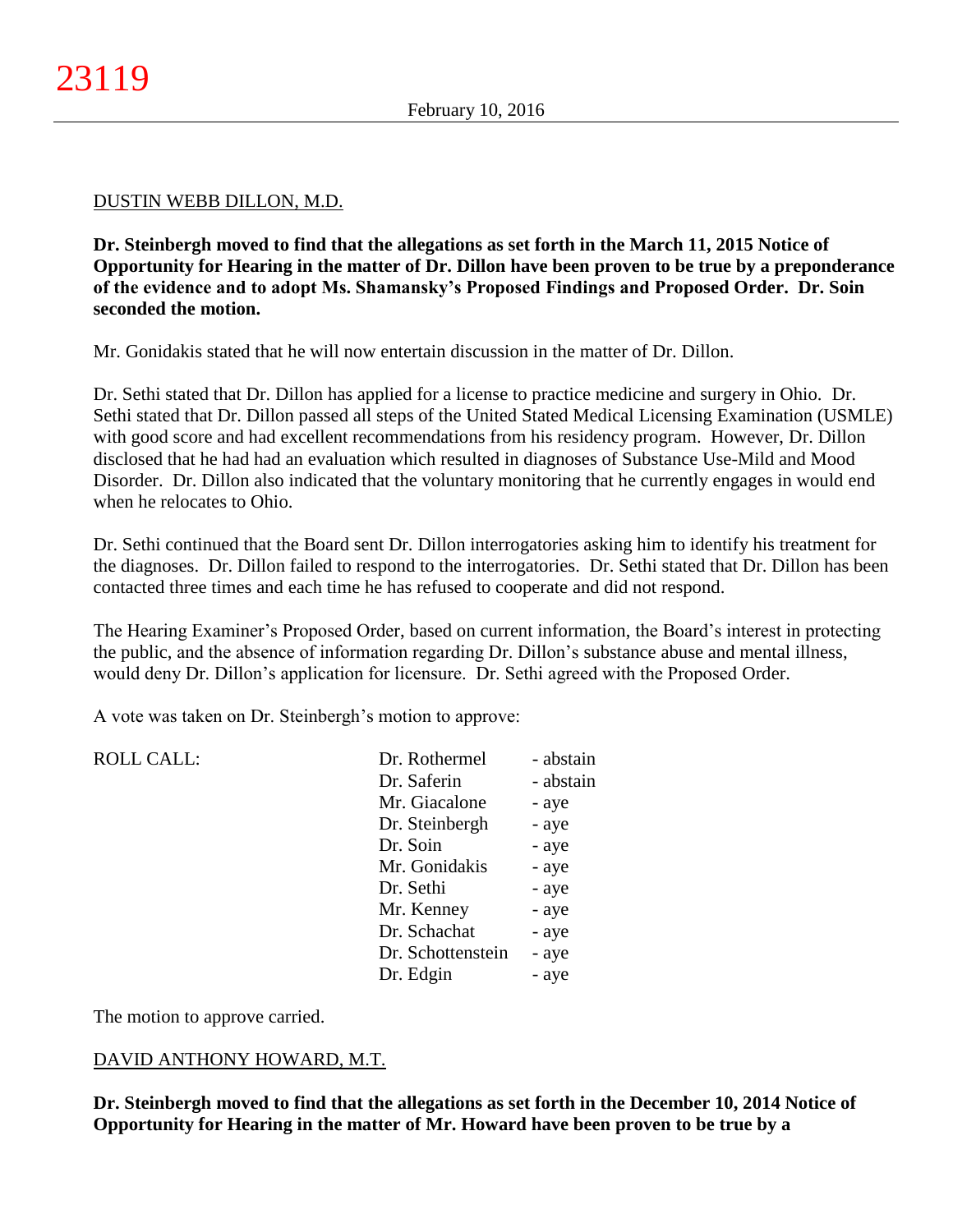## **preponderance of the evidence and to adopt Ms. Clovis' Proposed Findings and Proposed Order. Dr. Soin seconded the motion.**

Mr. Gonidakis stated that he will now entertain discussion in the above matter.

Dr. Steinbergh stated that the Board has notified Mr. Howard that it has proposed disciplining his massage therapy license due to his sexual misconduct with three patients. The Notice of Opportunity for Hearing, dated December 10, 2014 and mailed on December 11, 2014, was delivered via certified mail on December 16, 2014. No hearing request was received from Mr. Howard until January 15, 2015, outside the timeframe in which such a request would be considered timely.

Dr. Steinbergh stated that Mr. Howard committed sexual misconduct with three of his massage therapy patients within a two-year period. Dr. Steinbergh agreed with the Hearing Examiner's Proposed Findings and the Proposed Order to permanently revoke Mr. Howard's license to practice massage therapy.

| <b>ROLL CALL:</b> | Dr. Rothermel     | - abstain |
|-------------------|-------------------|-----------|
|                   | Dr. Saferin       | - abstain |
|                   | Mr. Giacalone     | - aye     |
|                   | Dr. Steinbergh    | - aye     |
|                   | Dr. Soin          | - aye     |
|                   | Mr. Gonidakis     | - aye     |
|                   | Dr. Sethi         | - aye     |
|                   | Mr. Kenney        | - aye     |
|                   | Dr. Schachat      | - aye     |
|                   | Dr. Schottenstein | - aye     |
|                   | Dr. Edgin         | - aye     |
|                   |                   |           |

The motion to approve carried.

## HEATHER NICOLE NIXON, L.M.T.

**Dr. Schottenstein moved to find that the allegations as set forth in the November 5, 2014 Notice of Opportunity for Hearing in the matter of Ms. Nixon have been proven to be true by a preponderance of the evidence and to adopt Ms. Mosbacher's Proposed Findings and Proposed Order. Dr. Steinbergh seconded the motion.**

Mr. Gonidakis stated that he will now entertain discussion in the above matter.

Mr. Kenney stated that the Board alleges that Ms. Nixon has failed to comply with the terms of her September 2013 Step I Consent Agreement. Specifically, Ms. Nixon has failed to submit quarterly declarations of compliance, failed to make personal appearances before the Board or its designee, failed to enter into a contract with a drug testing facility, failed to submit urine samples for screening, and failed to provide evidence of participation with an alcohol and drug rehabilitation program.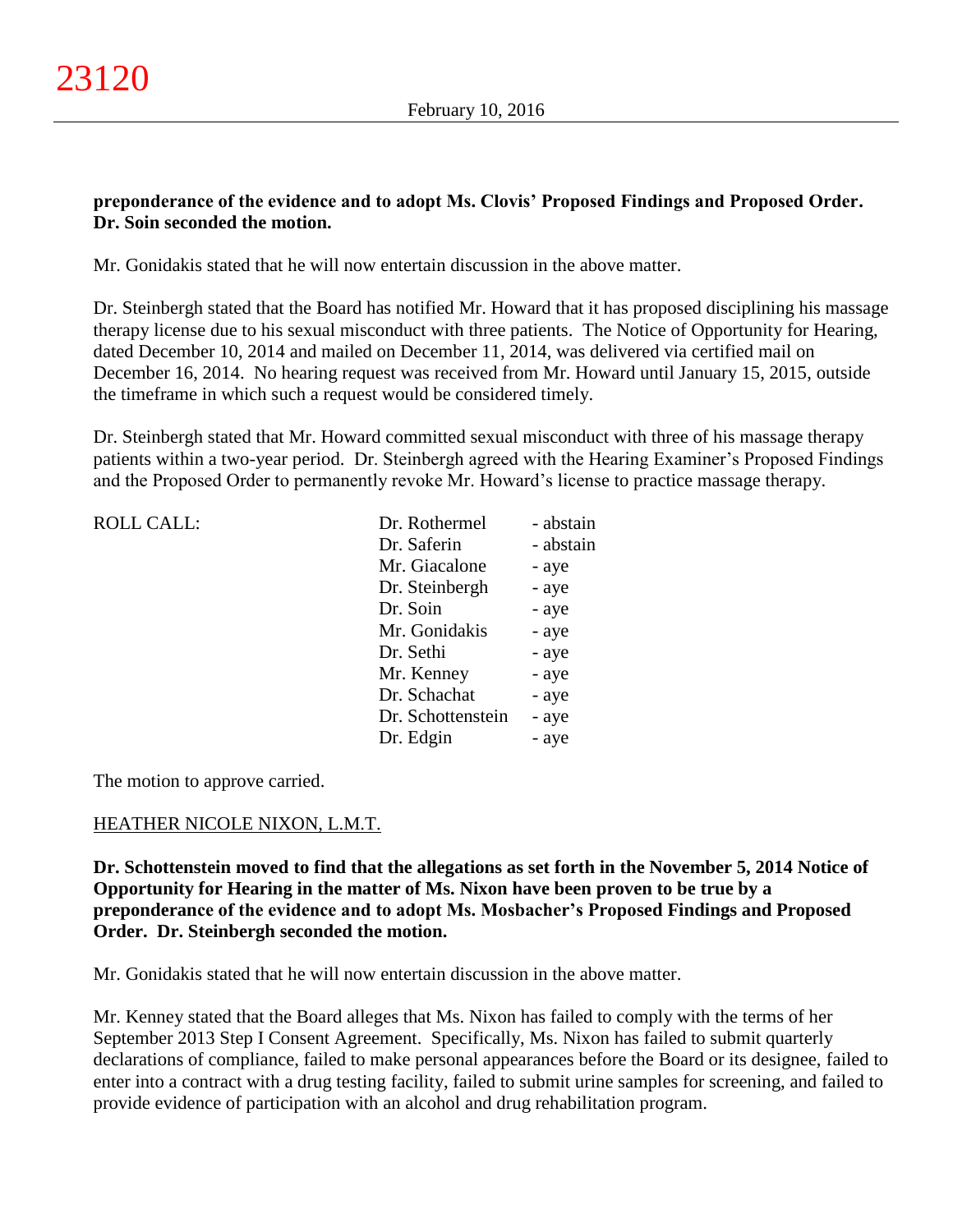Mr. Kenney stated that Ms. Nixon is either unwilling or unable to comply with her Consent Agreement. The Hearing Examiner's Proposed Order is to revoke Ms. Nixon's massage therapy license. Mr. Kenney noted that many hours of the Board's time has been spent addressing this situation. Mr. Kenney stated that he had very seriously considered recommending a permanent revocation of Ms. Nixon's license. However, Mr. Kenney decided to support the Proposed Order of a non-permanent revocation.

A vote was taken on Dr. Schottenstein's motion to approve:

| <b>ROLL CALL:</b> | Dr. Rothermel     | - abstain |
|-------------------|-------------------|-----------|
|                   | Dr. Saferin       | - abstain |
|                   | Mr. Giacalone     | - aye     |
|                   | Dr. Steinbergh    | - aye     |
|                   | Dr. Soin          | - aye     |
|                   | Mr. Gonidakis     | - aye     |
|                   | Dr. Sethi         | - aye     |
|                   | Mr. Kenney        | - aye     |
|                   | Dr. Schachat      | - aye     |
|                   | Dr. Schottenstein | - aye     |
|                   | Dr. Edgin         | - aye     |
|                   |                   |           |

The motion to approve carried.

#### EXECUTIVE SESSION

**Dr. Steinbergh moved to go into Executive Session to confer with the Medical Board's attorneys on matters of pending or imminent court action, and for the purpose of deliberating on proposed consent agreements in the exercise of the Medical Board's quasi-judicial capacity. Dr. Saferin seconded the motion.** A vote was taken:

| <b>ROLL CALL:</b> | Dr. Rothermel     | - aye |
|-------------------|-------------------|-------|
|                   | Dr. Saferin       | - aye |
|                   | Mr. Giacalone     | - aye |
|                   | Dr. Steinbergh    | - aye |
|                   | Dr. Soin          | - aye |
|                   | Mr. Gonidakis     | - aye |
|                   | Dr. Sethi         | - aye |
|                   | Mr. Kenney        | - aye |
|                   | Dr. Schachat      | - aye |
|                   | Dr. Schottenstein | - aye |
|                   | Dr. Edgin         | - aye |
|                   |                   |       |

The motion carried.

Pursuant to Section 121.22(G)(3), Ohio Revised Code, the Board went into executive session with Mr.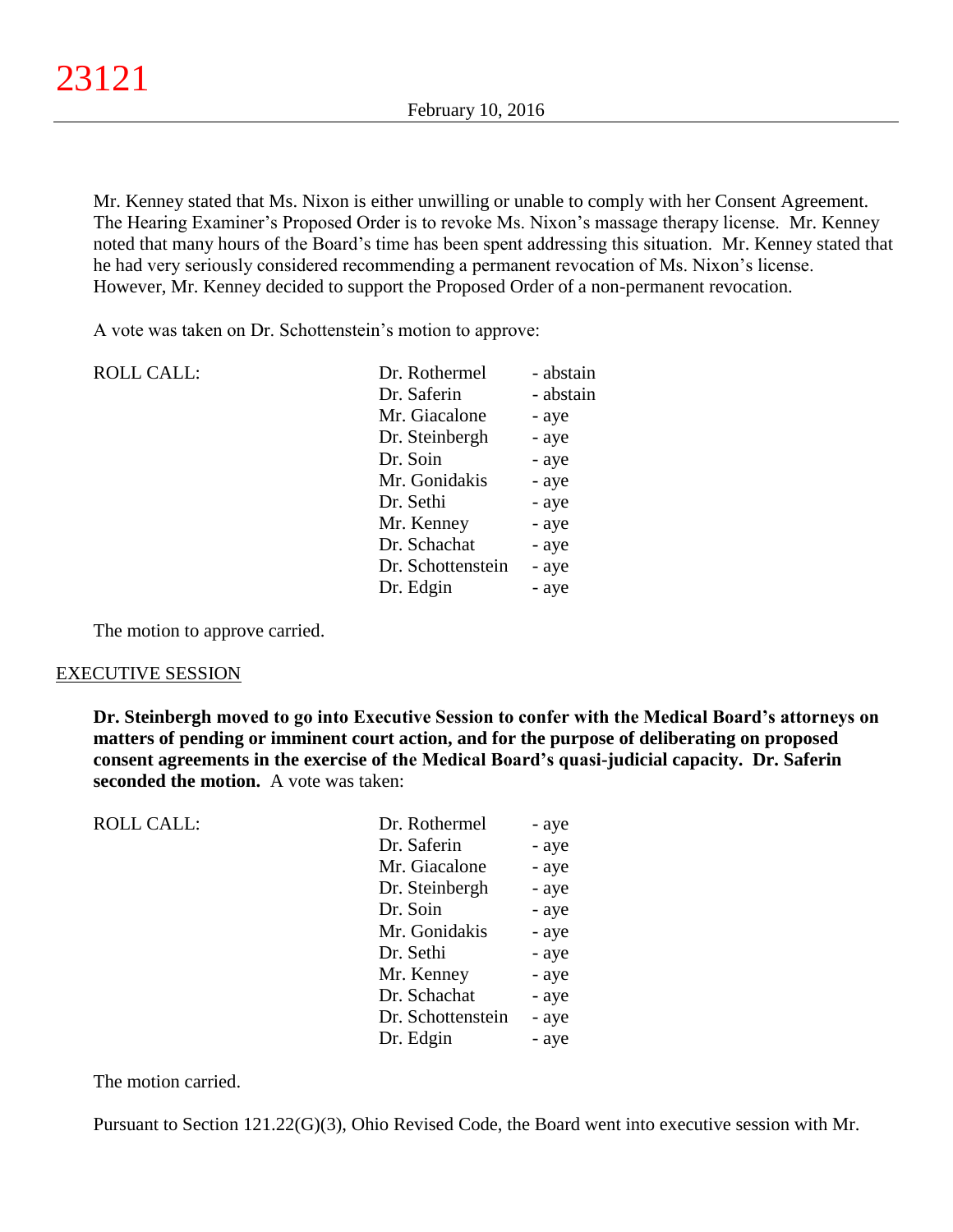Groeber, Ms. Anderson, Mr. Miller, Ms. Loe, Ms. Debolt, Mr. Katko, Mr. Schmidt, Ms. Marshall, the Enforcement Attorneys, the Assistant Attorneys General, Ms. Schwartz, Ms. Murray, Ms. Moore, and Mr. Taylor in attendance.

The Board returned to public session.

## RATIFICATION OF SETTLEMENT AGREEMENTS

### RICHARD RAY MASON, D.O. – STEP I CONSENT AGREEMENT

**Dr. Steinbergh moved to ratify the Proposed Step I Consent Agreement with Dr. Mason. Dr. Soin seconded the motion.** A vote was taken:

| <b>ROLL CALL:</b> | Dr. Rothermel     | - abstain |
|-------------------|-------------------|-----------|
|                   | Dr. Saferin       | - abstain |
|                   | Mr. Giacalone     | - aye     |
|                   | Dr. Steinbergh    | - aye     |
|                   | Dr. Soin          | - aye     |
|                   | Mr. Gonidakis     | - aye     |
|                   | Dr. Sethi         | - aye     |
|                   | Mr. Kenney        | - aye     |
|                   | Dr. Schachat      | - aye     |
|                   | Dr. Schottenstein | - aye     |
|                   | Dr. Edgin         | - aye     |
|                   |                   |           |

The motion to ratify carried.

## ROBERT EARL SHARROCK, M.D. – PERMANENT SURRENDER OF CERTIFICATE TO PRACTICE MEDICINE AND SURGERY

**Dr. Soin moved to ratify the Proposed Permanent Surrender with Dr. Sharrock. Dr. Schottenstein seconded the motion.** A vote was taken:

ROLL CALL:

| Dr. Rothermel     | - abstain |
|-------------------|-----------|
| Dr. Saferin       | - abstain |
| Mr. Giacalone     | - aye     |
| Dr. Steinbergh    | - aye     |
| Dr. Soin          | - aye     |
| Mr. Gonidakis     | - aye     |
| Dr. Sethi         | - aye     |
| Mr. Kenney        | - aye     |
| Dr. Schachat      | - aye     |
| Dr. Schottenstein | - aye     |
| Dr. Edgin         | - aye     |
|                   |           |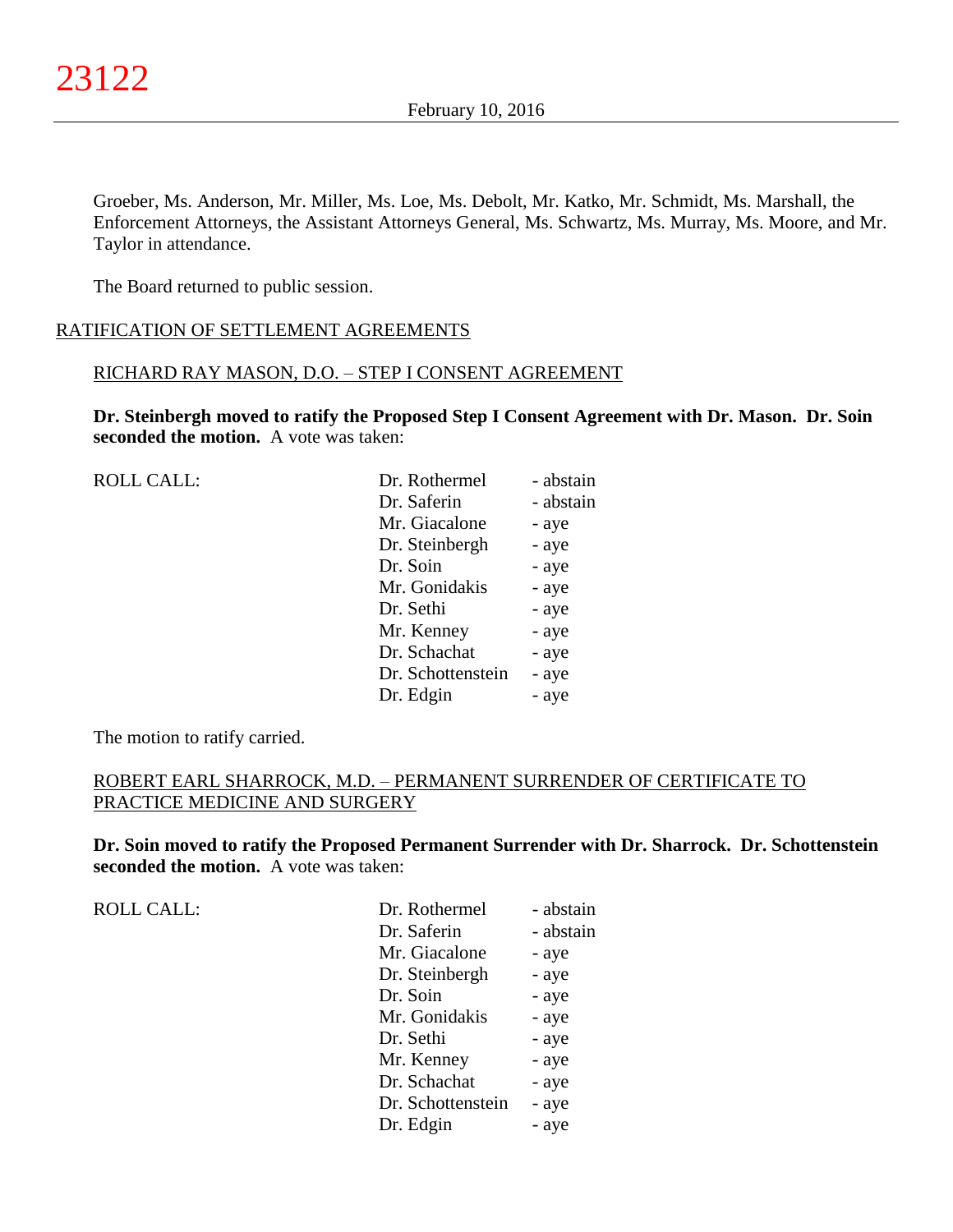The motion to ratify carried.

## BARRY H. BROOKS, M.D. – PERMANENT SURRENDER OF CERTIFICATE TO PRACTICE MEDICINE AND SURGERY

**Dr. Steinbergh moved to ratify the Proposed Permanent Surrender with Dr. Brooks. Dr. Soin seconded the motion.** A vote was taken:

| <b>ROLL CALL:</b> | Dr. Rothermel     | - abstain |
|-------------------|-------------------|-----------|
|                   | Dr. Saferin       | - abstain |
|                   | Mr. Giacalone     | - aye     |
|                   | Dr. Steinbergh    | - aye     |
|                   | Dr. Soin          | - aye     |
|                   | Mr. Gonidakis     | - aye     |
|                   | Dr. Sethi         | - aye     |
|                   | Mr. Kenney        | - aye     |
|                   | Dr. Schachat      | - aye     |
|                   | Dr. Schottenstein | - aye     |
|                   | Dr. Edgin         | - aye     |
|                   |                   |           |

The motion to ratify carried.

## LAWRENCE WILLIAM KONST, D.O. – PERMANENT WITHDRAWAL OF APPLICATION FOR OSTEOPATHIC MEDICAL LICENSURE

**Dr. Steinbergh moved to ratify the Proposed Permanent Withdrawal with Dr. Konst. Dr. Soin seconded the motion.** A vote was taken:

| <b>ROLL CALL:</b> | Dr. Rothermel     | - abstain |
|-------------------|-------------------|-----------|
|                   | Dr. Saferin       | - abstain |
|                   | Mr. Giacalone     | - aye     |
|                   | Dr. Steinbergh    | - aye     |
|                   | Dr. Soin          | - aye     |
|                   | Mr. Gonidakis     | - aye     |
|                   | Dr. Sethi         | - aye     |
|                   | Mr. Kenney        | - aye     |
|                   | Dr. Schachat      | - aye     |
|                   | Dr. Schottenstein | - aye     |
|                   | Dr. Edgin         | - aye     |

The motion to ratify carried.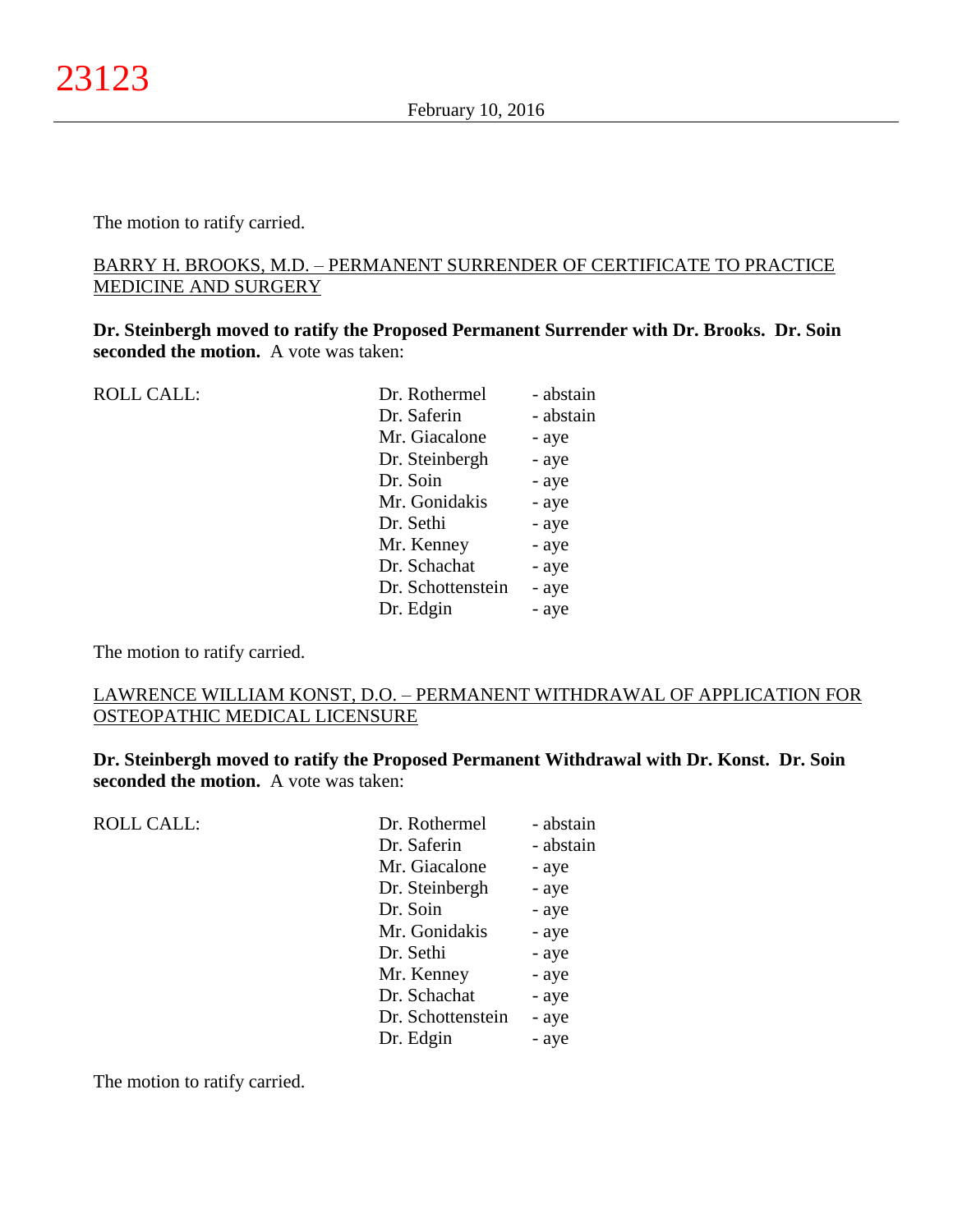#### NABILA SAEED BABAR, M.D. – CONSENT AGREEMENT

**Dr. Soin moved to ratify the Proposed Consent Agreement with Dr. Babar. Dr. Schottenstein seconded the motion.** A vote was taken:

| <b>ROLL CALL:</b> | Dr. Rothermel     | - abstain |
|-------------------|-------------------|-----------|
|                   | Dr. Saferin       | - abstain |
|                   | Mr. Giacalone     | - aye     |
|                   | Dr. Steinbergh    | - nay     |
|                   | Dr. Soin          | - aye     |
|                   | Mr. Gonidakis     | - aye     |
|                   | Dr. Sethi         | - aye     |
|                   | Mr. Kenney        | - aye     |
|                   | Dr. Schachat      | - aye     |
|                   | Dr. Schottenstein | - aye     |
|                   | Dr. Edgin         | - aye     |
|                   |                   |           |

The motion to ratify did not carry.

### JAMES C. ENGLISH, M.D. – CONSENT AGREEMENT

**Dr. Steinbergh moved to ratify the Proposed Consent Agreement with Dr. English. Dr. Soin seconded the motion.** A vote was taken:

| <b>ROLL CALL:</b> |
|-------------------|
|                   |

| <b>ROLL CALL:</b> | Dr. Rothermel     | - abstain |
|-------------------|-------------------|-----------|
|                   | Dr. Saferin       | - abstain |
|                   | Mr. Giacalone     | - aye     |
|                   | Dr. Steinbergh    | - aye     |
|                   | Dr. Soin          | - aye     |
|                   | Mr. Gonidakis     | - aye     |
|                   | Dr. Sethi         | - aye     |
|                   | Mr. Kenney        | - aye     |
|                   | Dr. Schachat      | - aye     |
|                   | Dr. Schottenstein | - aye     |
|                   | Dr. Edgin         | - aye     |
|                   |                   |           |

The motion to ratify carried.

## CITATIONS AND ORDERS OF SUMMARY SUSPENSION, IMMEDIATE SUSPENSION, AND AUTOMATIC SUSPENSION

**Dr. Steinbergh moved to send the Notice of Summary Suspension and Opportunity for Hearing to Joseph Franklin Daugherty, III, M.D. Dr. Soin seconded the motion.** A vote was taken: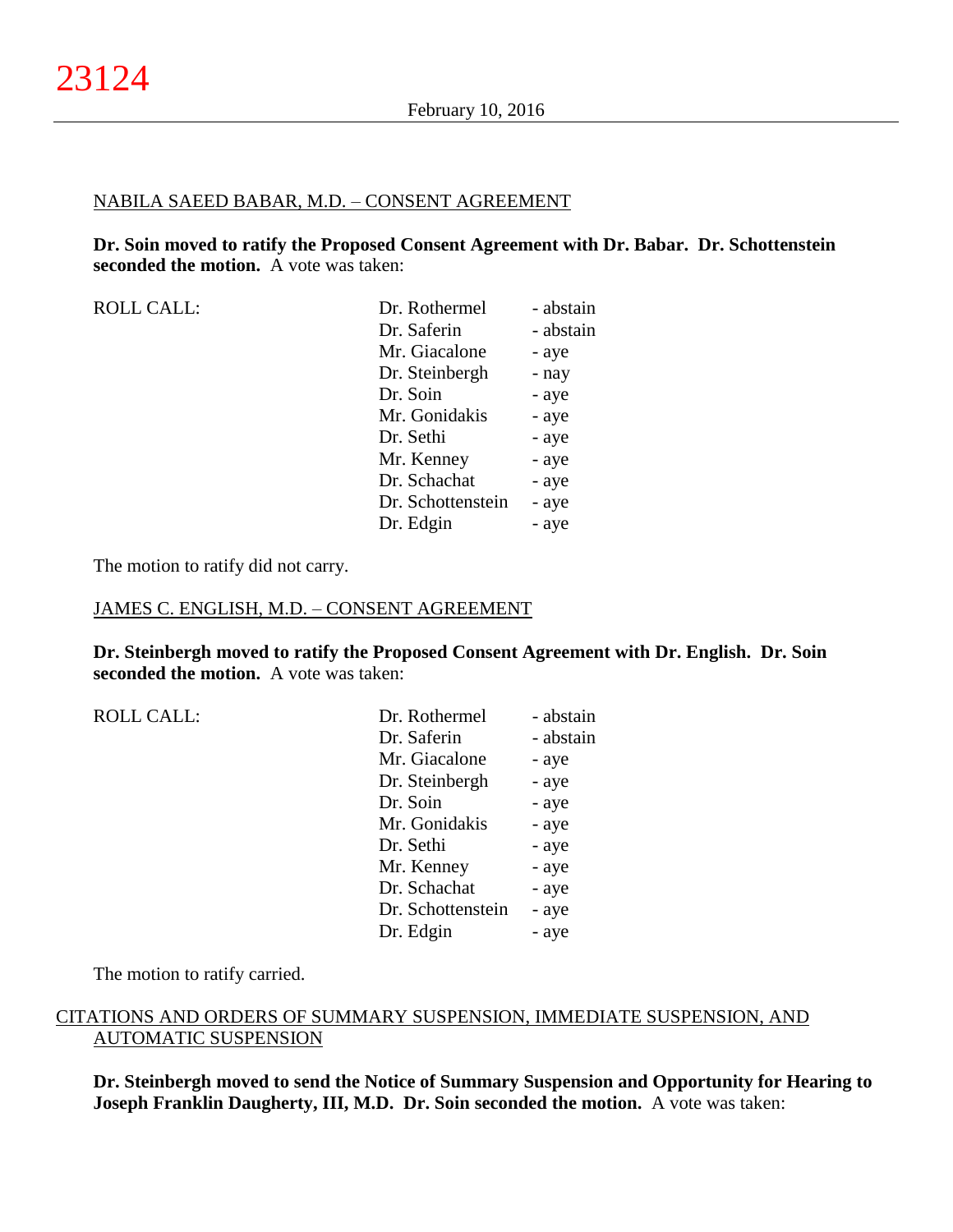| ROLL CALL: |
|------------|
|------------|

| <b>ROLL CALL:</b> | Dr. Rothermel     | - abstain |
|-------------------|-------------------|-----------|
|                   | Dr. Saferin       | - abstain |
|                   | Mr. Giacalone     | - aye     |
|                   | Dr. Steinbergh    | - aye     |
|                   | Dr. Soin          | - aye     |
|                   | Mr. Gonidakis     | - aye     |
|                   | Dr. Sethi         | - aye     |
|                   | Mr. Kenney        | - aye     |
|                   | Dr. Schachat      | - aye     |
|                   | Dr. Schottenstein | - aye     |
|                   | Dr. Edgin         | - aye     |
|                   |                   |           |

The motion to send carried.

**Dr. Steinbergh moved to send the Notice of Summary Suspension and Opportunity for Hearing to Dawn Nicole Sellheim, L.M.T. Dr. Soin seconded the motion.** A vote was taken:

| <b>ROLL CALL:</b> | Dr. Rothermel     | - abstain |
|-------------------|-------------------|-----------|
|                   | Dr. Saferin       | - abstain |
|                   | Mr. Giacalone     | - aye     |
|                   | Dr. Steinbergh    | - aye     |
|                   | Dr. Soin          | - aye     |
|                   | Mr. Gonidakis     | - aye     |
|                   | Dr. Sethi         | - aye     |
|                   | Mr. Kenney        | - aye     |
|                   | Dr. Schachat      | - aye     |
|                   | Dr. Schottenstein | - aye     |
|                   | Dr. Edgin         | - aye     |

The motion to send carried.

**Dr. Steinbergh moved to send the Notices of Opportunity for Hearing to the following: David Mark Colley, II, M.T.; and Jerry Mitchel Hahn, M.D. Dr. Soin seconded the motion.** A vote was taken:

| <b>ROLL CALL:</b> | Dr. Rothermel     | - abstain |
|-------------------|-------------------|-----------|
|                   | Dr. Saferin       | - abstain |
|                   | Mr. Giacalone     | - aye     |
|                   | Dr. Steinbergh    | - aye     |
|                   | Dr. Soin          | - aye     |
|                   | Mr. Gonidakis     | - aye     |
|                   | Dr. Sethi         | - aye     |
|                   | Mr. Kenney        | - aye     |
|                   | Dr. Schachat      | - aye     |
|                   | Dr. Schottenstein | - aye     |
|                   |                   |           |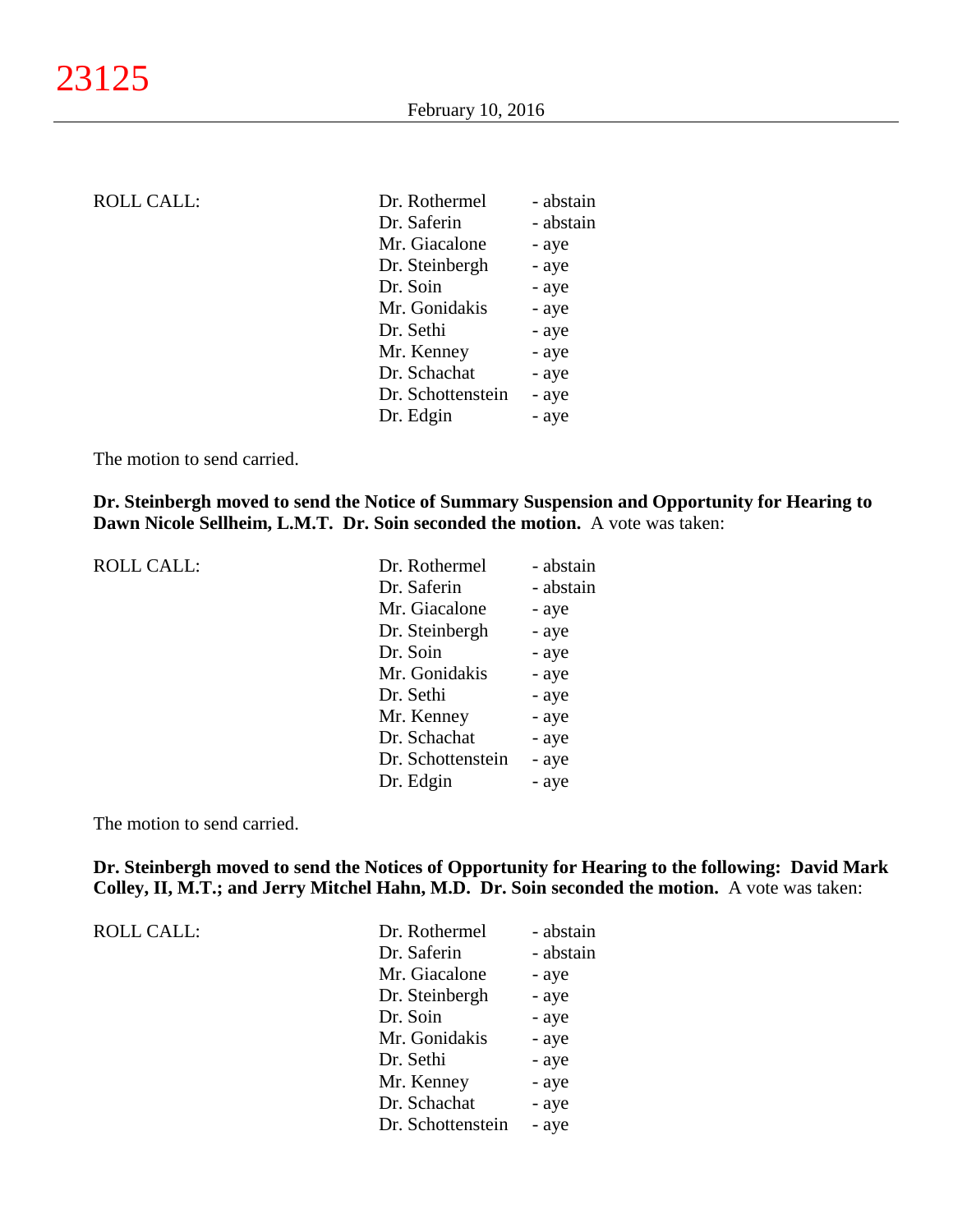Dr. Edgin - aye

The motion to send carried.

#### RULES & POLICIES

**Dr. Steinbergh moved to approve the Findings and Order rescinding current Rule 4731-11-04, and adopting Rules 4731-11-04 as a new rule. Dr. Steinbergh further moved that the adopted rule be final filed with an effective date of February 29, 2016. Dr. Soin seconded the motion.** A vote was taken:

| Dr. Rothermel<br>- aye |                                                                                                                                                          |
|------------------------|----------------------------------------------------------------------------------------------------------------------------------------------------------|
| - aye                  |                                                                                                                                                          |
| - aye                  |                                                                                                                                                          |
| - aye                  |                                                                                                                                                          |
| - aye                  |                                                                                                                                                          |
| - aye                  |                                                                                                                                                          |
| - aye                  |                                                                                                                                                          |
| - aye                  |                                                                                                                                                          |
| - aye                  |                                                                                                                                                          |
| - aye                  |                                                                                                                                                          |
| - aye                  |                                                                                                                                                          |
|                        | Dr. Saferin<br>Mr. Giacalone<br>Dr. Steinbergh<br>Dr. Soin<br>Mr. Gonidakis<br>Dr. Sethi<br>Mr. Kenney<br>Dr. Schachat<br>Dr. Schottenstein<br>Dr. Edgin |

The motion carried.

#### OPERATIONS REPORT

**Human Resources:** Mr. Groeber stated that positions have been posed for full-time nurse reviewers for the Standards Review and Intervention Unit. Mr. Groeber stated that Ms. Murray is doing a good job managing the unit with the current temporary staff.

**Budget:** Mr. Groeber stated that the Board's costs are up, but not to the extent that they outstrip increases in revenue. The Board currently cash balance is approximately \$4,300,000. Mr. Groeber noted that the increase in operating costs was due to a \$217,000 purchase towards development of the Board's new e-License system. Mr. Groeber stated that this investment will provide for immediate access to resources which will allow the Board to complete the project much more quickly.

**Information Technology:** Mr. Groeber stated that the \$217,000 purchase previously mentioned was for Phase 2.3, which will allow for the migration of all complaints to the new system by the end of February or in early March. Mr. Groeber stated that Mr. Miller and the staff have done an excellent job testing the new system and pushing it to its optimal level.

**Communications and Outreach:** Mr. Groeber stated that the Board's communications and outreach activities are included in the Operations Report.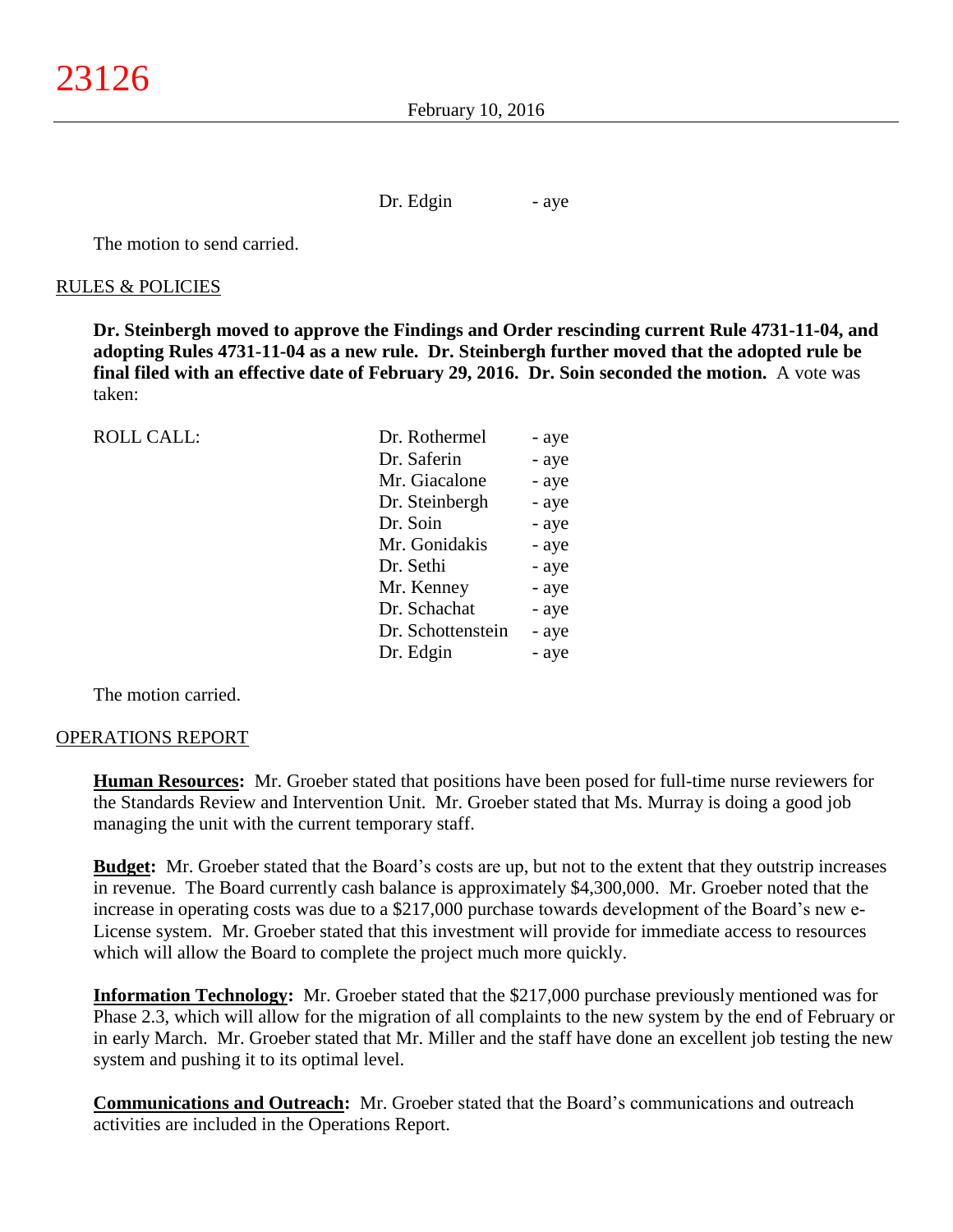**Agency Operations:** Mr. Groeber stated that there are currently 1,949 open complaints, a 1.5% increase from last month.

Mr. Groeber stated that the Licensure Section issued 12% more osteopathic and allopathic medical licenses in January 2016 compared to January 2015. The total number of licenses issued increased by 31%. Mr. Groeber noted that the average time to issue licenses was 41 days, compared to 99 days two years ago.

Mr. Groeber stated that the number of open complaints is down in Investigations, Enforcement, Standards Review and Intervention, and the Hearing Unit.

**Federation of State Medical Boards 2016Annual Meeting:** Mr. Groeber stated that the Finance Committee has recommended Dr. Rothermel, Dr. Steinbergh, Mr. Miller, and Mr. Fais to attend this year's Annual Meeting of the Federation of State Medical Boards (FSMB) as non-scholarship attendees.

**Dr. Saferin moved to approve that Kim G. Rothermel, MD and Anita M. Steinbergh, DO, attend the 2016 annual meeting of the FSMB as their attendance at the meeting is in connection with their responsibilities as members of the State Medical Board of Ohio. Dr. Saferin further moved to approve that David Fais and Michael K. Miller attend the 2016 annual meeting of the FSMB as their attendance at the meeting is in connection with their responsibilities as, and is related to their positions as, Deputy Directors of the State Medical Board of Ohio. Dr. Sethi seconded the motion.** A vote was taken:

| ROLL CALL: | Dr. Rothermel  | - aye |
|------------|----------------|-------|
|            | Dr. Saferin    | - aye |
|            | Mr. Giacalone  | - aye |
|            | Dr. Steinbergh | - aye |
|            | Dr. Soin       | - aye |
|            | Mr. Gonidakis  | - aye |
|            | Dr. Sethi      | - ave |

The motion carried.

Mr. Groeber noted that he and Mr. Gonidakis have already been approved to attend the meeting as scholarship recipients.

Mr. Kenney - aye Dr. Schachat - aye Dr. Schottenstein - aye Dr. Edgin - aye

**Board Retreat:** Mr. Groeber stated that the Board's next retreat is scheduled for March 10, 2016, with a soft start of 8:00 a.m. Suggestions for topics of discussion include the components of settlement agreements, the One-Bite rule, and the mental health questions on licensure and renewal applications. In addition, Mr. Groeber stated that Mr. Giacalone wished to discuss the possibility of holding Medical Board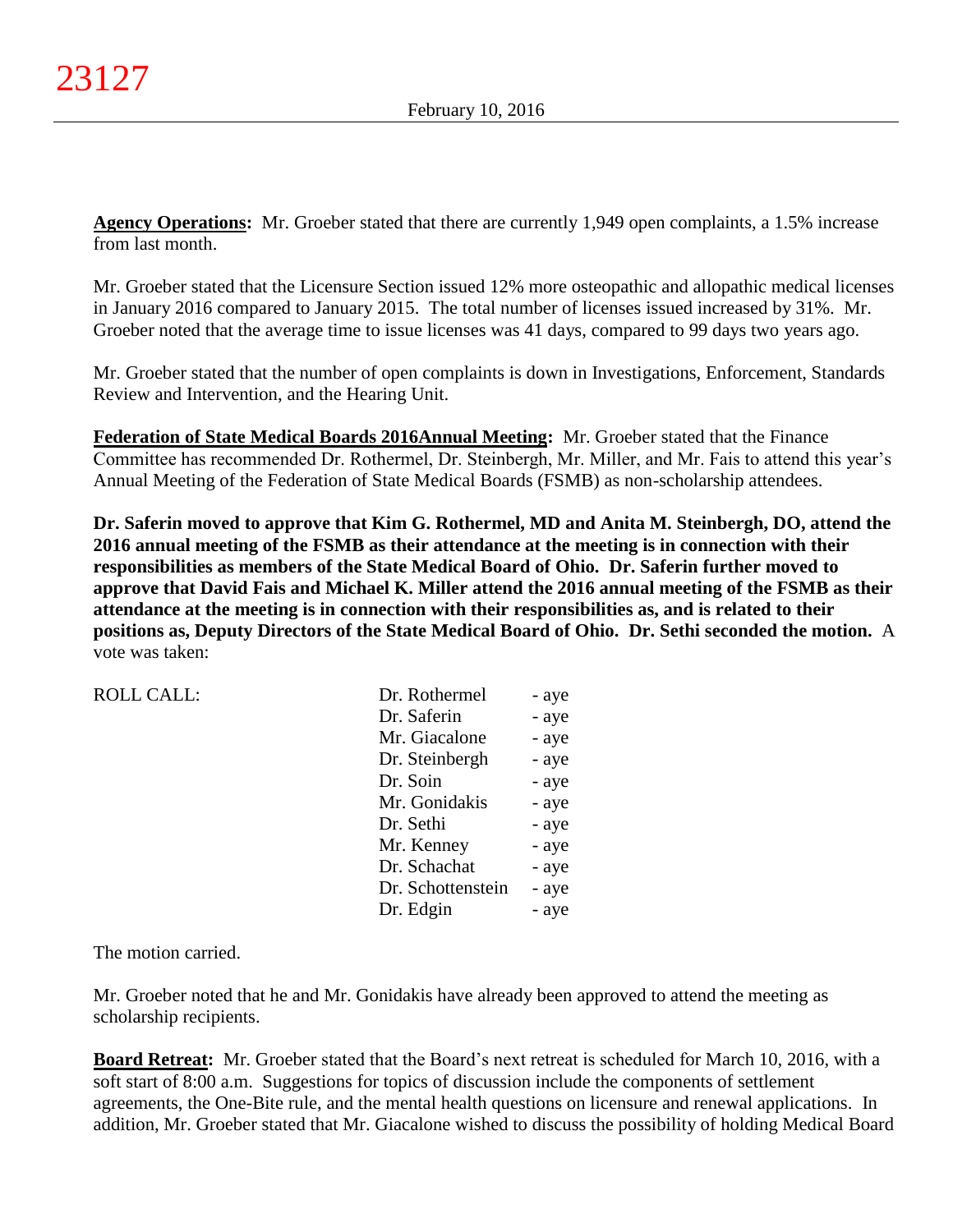meetings in other locations.

Mr. Giacalone elaborated that when he served on the Ohio Board of Pharmacy, that Board held one meeting per year at an Ohio pharmacy school. Mr. Giacalone stated that the program was well-received and was beneficial to the pharmacy students. Mr. Giacalone suggested that the Medical Board should consider a similar program of holding meetings at Ohio medical schools that are willing to provide a suitable location.

Dr. Steinbergh stated that over the years the Board has discussed holding meetings in other locations. Dr. Steinbergh agreed with Mr. Giacalone that the Board should consider this again and suggested that the Board should discuss this with the deans of first and second year students for the medical schools. Dr. Steinbergh noted that one potential downside to holding meetings in other locations would be loss of office support for staff who may need to develop alternative orders and perform other clerical duties on the spot.

Dr. Rothermel suggested that an addictionologist be invited to the March 10 retreat to discuss addiction treatment issues, as has been done in the past. Dr. Steinbergh agreed and stated that an addictionologist can update the Board on recent advances in that field.

**2015 Financial Disclosure Statements:** Mr. Groeber reminded the Board members that financial disclosure statements are due at the Ohio Ethics Commission by May 15, 2016.

## REPORTS BY ASSIGNED COMMITTEES

## FINANCE COMMITTEE

## MEDICAL BOARD JOURNAL

Dr. Schottenstein stated that the Medical Board journal will launch in March and will feature stories about a diversity of physicians from different regions of the state and both urban and rural areas. Dr. Schottenstein stated that the journal's stories are written by staff writers at City Scene and are approved by Mr. Groeber.

## FINING AUTHORITY

Dr. Schottenstein stated that there are currently two fines pending for payment to the Medical Board, which are a result of the Board's authority to fine for violations of pain management clinic rules and not from the more recently-acquired general fining authority. One pending fine for \$5,000 is owed by a physician who has gone to Pakistan, and therefore it is uncertain if the Board will be able to contact him in the future. The other pending fine, for \$20,000, is owed by a physician whose medical license was permanently revoked, and so collection of that fine may also be problematic. Dr. Schottenstein briefly outlined the collections process, in which the practitioner has 30 days to pay the fine in full to the Medical Board, after which the matter is forwarded to the Attorney General's office with additional fees attached. The Attorney General's office has authority to negotiate a payment plan for up to twelve months.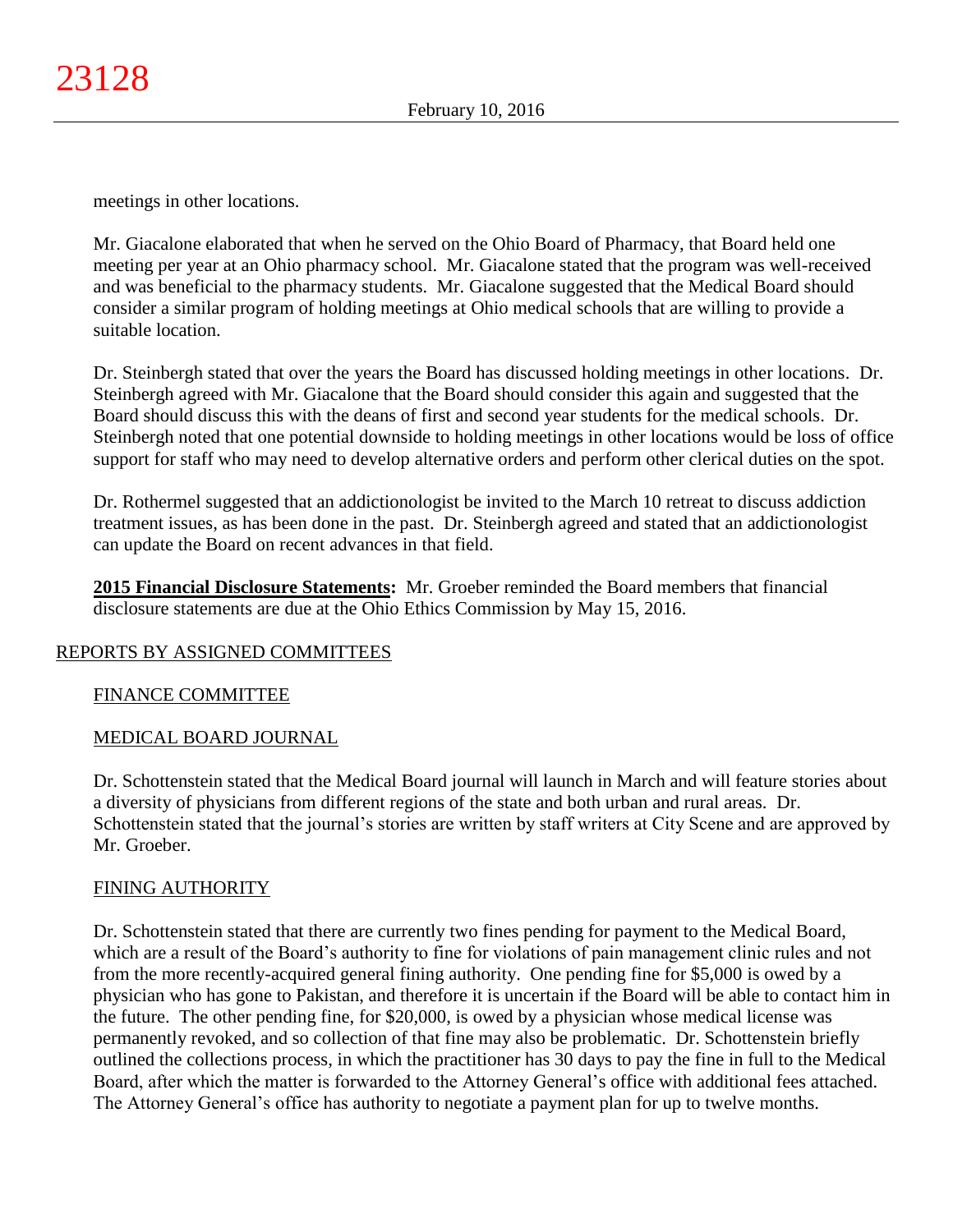Mr. Kenney opined that the Board should explore the possibility of offering its own payment plans to fined respondents without handing the matter to the Attorney General's office. Mr. Groeber opined that the Medical Board should not become a collection agency. Mr. Groeber pointed out that the Attorney General's office already has an excellent mechanism for managing these situations and tools at their disposal to follow-up with licensees who owe fines and to take additional action if needed. Mr. Kenney opined that if fines are owed to the Medical Board, then the Board becomes a collection agency by default.

Dr. Rothermel commented that it can be problematic when the Board fines a respondent and permanently revokes their license, it may be very difficult to collect the fine since the Board has removed the means for the respondent to earn the required funds. Mr. Kenney opined that when deciding an appropriate fine in a given case, the ability of the respondent to pay should not be considered. Mr. Gonidakis appreciated the Board members' concerns and stated that the Board's decisions regarding fines should be based on each case's unique circumstances.

## POLICY COMMITTEE

## RULES FOR REVIEW BY THE BOARD

**Dr. Steinbergh moved to approve the proposal that current Rule 4731-1-12 and adopt new Rule 4731-1-12, as drafted, to be filed with the Common Sense Initiative Office. Dr. Steinbergh further moved to approve amended Rules 4731-1-16 and 4731-28-01 for filing with the Common Sense Initiative Office. Dr. Steinbergh further moved that Rule 4731-11-08 be filed with the Common Sense Initiative Office as a "no change" rule. Dr. Steinbergh further moved to approve the rules in Chapter 4731-17, Ohio Administrative Code, and Chapter 4731-19, Ohio Administrative Code, to be filed with the Common Sense Initiative Office. Dr. Saferin seconded the motion.** A vote was taken:

| <b>ROLL CALL:</b> | Dr. Rothermel     | - aye |
|-------------------|-------------------|-------|
|                   | Dr. Saferin       | - aye |
|                   | Mr. Giacalone     | - aye |
|                   | Dr. Steinbergh    | - aye |
|                   | Dr. Soin          | - aye |
|                   | Mr. Gonidakis     | - aye |
|                   | Dr. Sethi         | - aye |
|                   | Mr. Kenney        | - aye |
|                   | Dr. Schachat      | - aye |
|                   | Dr. Schottenstein | - aye |
|                   | Dr. Edgin         | - aye |
|                   |                   |       |

The motion carried.

# LEGISLATIVE UPDATE

**Administrative Medical License:** Mr. LaCross stated that that matter will be brought to the Licensure Committee for discussion in the near future.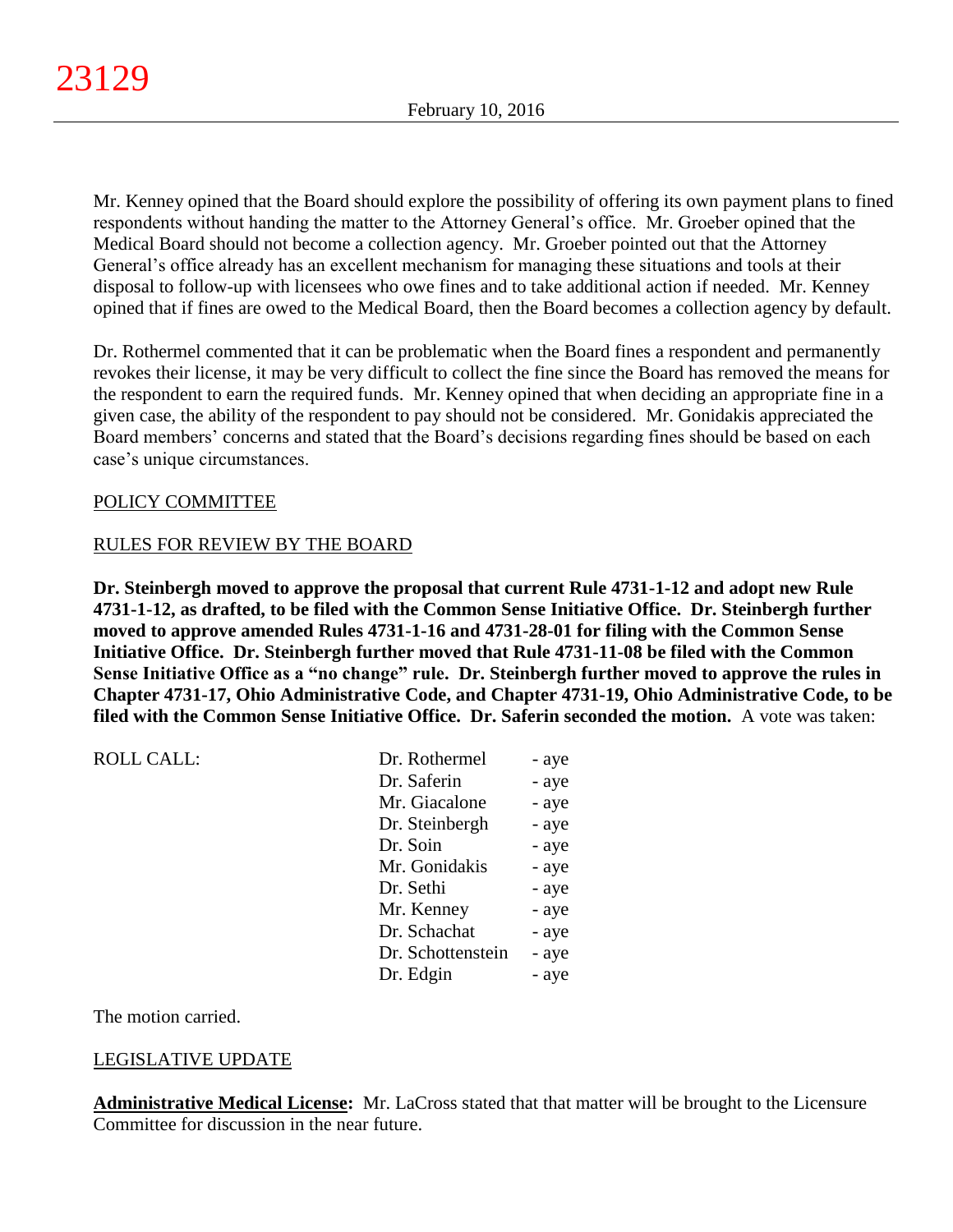**Podiatrist Licensure:** Mr. LaCross stated that this legislation should be introduced into the legislature soon and he asked the Board members to provide their comments on the topic to him.

**Physician Assistants:** Mr. LaCross stated that under currently law a physician assistant who had previously been licensed in Ohio without prescriptive authority who has let their Ohio license lapse and has since practiced in a state with prescriptive authority cannot have prescriptive authority in Ohio if they restore their Ohio license. Dr. LaCross stated that this is inconsistent with the intention of the recent physician assistant law and that language is being drafted to correct this matter.

**Advanced Practice Registered Nurses:** Mr. LaCross stated that the pending legislation on Advanced Practice Registered Nurses (APRN) has had its third hearing in the House of Representatives. Mr. LaCross stated that the Ohio State Medical Association and some other organizations have testified against this legislation because it removes the collaboration between physicians and APRN's and could result in increasing prescriptions for antibiotics and controlled substances.

**Surgical Technicians:** Mr. LaCross stated that hearings have not yet been scheduled for the surgical technician licensure legislation.

# LICENSURE COMMITTEE

# CHAPTER 4731-12, OHIO ADMINISTRATIVE CODE, PODIATRIC LICENSURE RULES

Dr. Saferin stated that the Licensure Committee reviewed the podiatric licensure rules for clarity and to determine whether the language reflects the current processes and procedures. The Licensure Committee agreed to send the rules to interested parties to obtain public comment.

# COMPLIANCE COMMITTEE

Dr. Steinbergh stated that on January 13, 2016, the Compliance Committee met with Thomas B. Benz, M.D.; Nathan B. Frantz, D.O.; Julio C. Galindo, M.D.; Elise R. Hoff, M.D.; Mark E. Hostettler, M.D.; Nicholas L. Pesa, M.D.; and Florencia A. Riel-Guzman, M.D., and moved to continue them under the terms of their respective Board actions. The Compliance Committee also accepted Compliance staff's report of conferences on December 7 and 8, 2015.

# TREATMENT PROVIDER APPLICATION REVIEWS

**Dr. Steinbergh moved to approve the Application for Certificate of Good Standing as a Treatment Provider for Impaired Practitioners from Arrowhead Behavioral Health. Dr. Steinbergh further moved to approve the renewal applications for a Certificate of Good Standing from Northland – the Ridge, Northland Intervention, and Shepherd Hill Hospital. Dr. Saferin seconded the motion.**

Mr. Kenney opined that every treatment provider facility should be inspected and a report should be provided to the Board prior to approval of a Certificate of Good Standing. Mr. Kenney stated that he had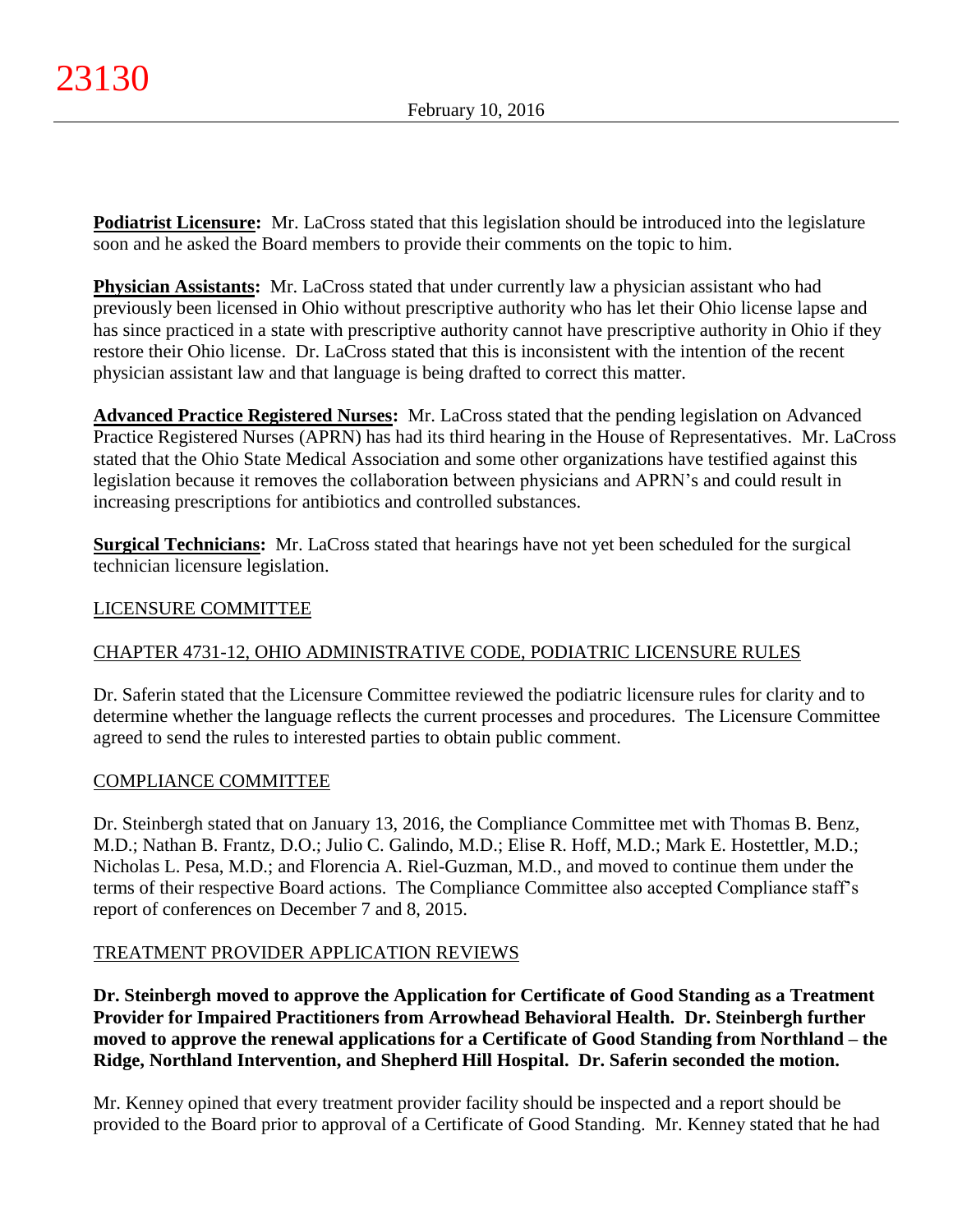concerns after he had an opportunity to see some treatment provider facilities. Mr. Schmidt stated that the Board had at one time conducted such inspections and he had participated in that process. Since that time, the Board has adopted rules requiring the treatment facilities to be accredited or certified by other entities which inspect the facilities. Mr. Schmidt stated that while inspection of equipment facilities may occur, it is much more difficult to obtain information on treatment issues that would be informative to the Board. Mr. Schmidt further noted that federal confidentiality laws for drug and alcohol treatment also complicate inspection of treatment practices.

Dr. Rothermel stated that the Compliance Committee has discussed these issues and noted that the Board receives annual reports from each approved treatment provider. Dr. Rothermel stated that the Compliance Committee has suggested that a physician Board member and a member of the Board's Compliance staff perform inspections and also talk to the facilities administration about how they evaluate impaired practitioners and what happens on a daily basis during treatment.

Mr. Gonidakis thanked the Board members for their statements on this topic and noted that further discussion will occur at the Board's March 10, 2016 Retreat.

Dr. Steinbergh stated that the current applicants have been recommended for approval by the Compliance Committee.

A vote was taken on Dr. Steinbergh's motion:

 $ROLL CALL$ :

| Dr. Rothermel     | - aye |
|-------------------|-------|
| Dr. Saferin       | - aye |
| Mr. Giacalone     | - aye |
| Dr. Steinbergh    | - aye |
| Dr. Soin          | - aye |
| Mr. Gonidakis     | - nay |
| Dr. Sethi         | - nay |
| Mr. Kenney        | - nay |
| Dr. Schachat      | - aye |
| Dr. Schottenstein | - aye |
| Dr. Edgin         | - aye |

The motion carried.

The Board recessed at 12:00 p.m. and resumed the meeting at 12:55 p.m.

## TELEMEDICINE PRESENTATIONS

Mr. Gonidakis stated that House Bill 188 requires the State Medical Board to adopt rules governing the requirements for a physician to prescribe or otherwise provide a prescription drug to a person on whom the physician has never conducted a physical examination and who is at a location remote from the physician, including initial telemedicine visits. The rules shall authorize a physician prescribing non-controlled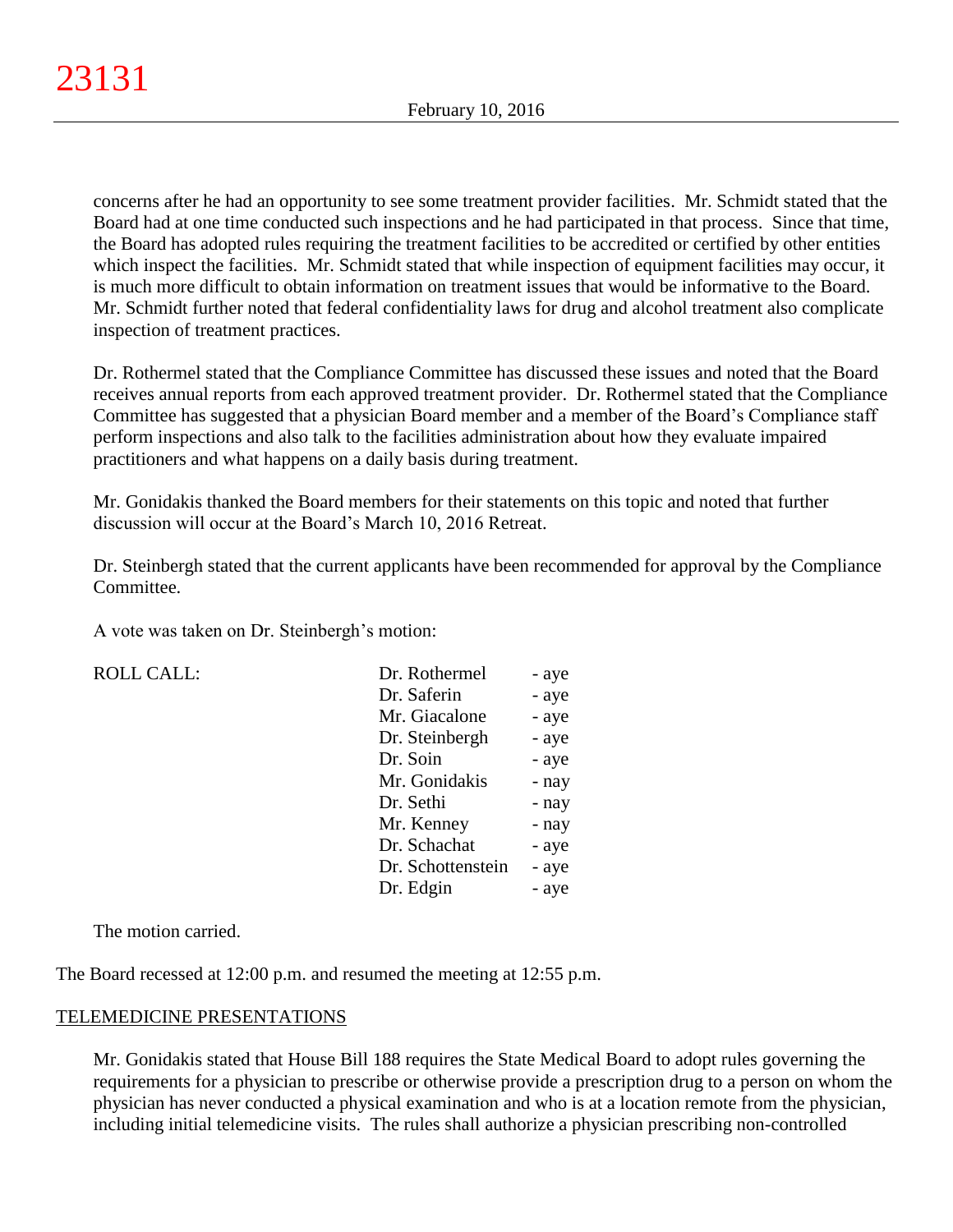substances to establish a physician-patient relationship by the use of appropriate technology that permits, in a manner that is consistent with the minimal standard of care for in-person care, a medical evaluation and the collection of relevant clinical history as needed to establish a diagnosis, identify any underlying conditions and identify any contraindications to the treatment that is recommended or provided. The State Medical Board is required to adopt the initial rules by mid-March 2017.

Mr. Gonidakis stated that the Board's staff reached out to interested parties to provide verbal or written comments to the Board. The written comments have been provided to the Board members in their materials. Mr. Gonidakis stated that today the Board will hear presentations from the following:

- Dr. Peter Rasmussen of the Cleveland Clinic
- Dr. Alan Roga of Teledoc
- Candace Novak, Dr. Anya Sanchez, and Pam Kimmel of the University of Cincinnati Health
- Dr. F. Richard Heath of the University of Pittsburgh Medical Center.

Each presenter had an opportunity to provide a ten minute presentation to the Board on their respective telemedicine programs. Each presentation was followed by questions from the Board.

**Dr. Rasmussen, Cleveland Clinic:** Responding to questions from Dr. Steinbergh, Dr. Rasmussen stated that all of the neurologists who participate in the Cleveland Clinic's tele-stroke treatment program are board-certified stroke neurologists and are licensed in Ohio, Florida, and Pennsylvania. Dr. Rasmussen stated that the Cleveland Clinic does not favor using telephone-only for interactions with new patients and that the addition of video is invaluable in creating the proper physician/patient relationship.

Mr. Gonidakis asked about connectivity issues for patients in rural areas. Dr. Rasmussen agreed that connectivity can be an issue in some rural areas, but noted that Wi-Fi is available in such areas.

Dr. Schachat asked how often a physician in the Cleveland Clinic's program instructs the patient to go somewhere to be physically examined by a physician. Dr. Rasmussen replied that while the video platform is a very useful tool in diagnosing a patient's symptoms, the patient is referred to a facility for additional testing in about 5% of cases.

Responding to questions from Dr. Schottenstein, Dr. Rasmussen stated that patients are charged \$49 for Express Care visits. Dr. Rasmussen stated that a number of insurers in Ohio provide that as a benefit with a co-pay.

Responding to questions from Dr. Sethi, Dr. Rasmussen stated that in some cases the stroke neurologists can manage two patients simultaneously, much the same as an emergency medicine physician may manage more than one patient in an emergency department. Dr. Rasmussen stated that the Cleveland Clinic's system has a triple-redundant back-up system consisting of a primary neurology, a back-up neurologist, and a neuro-intensive care faculty staff physician as a third layer of coverage.

**Dr. Roga, Teledoc:** Responding to questions from Dr. Schottenstein, Dr. Roga acknowledged that use Teledoc's service establishes a physician/patient relationship but Teledoc physicians do not act as primary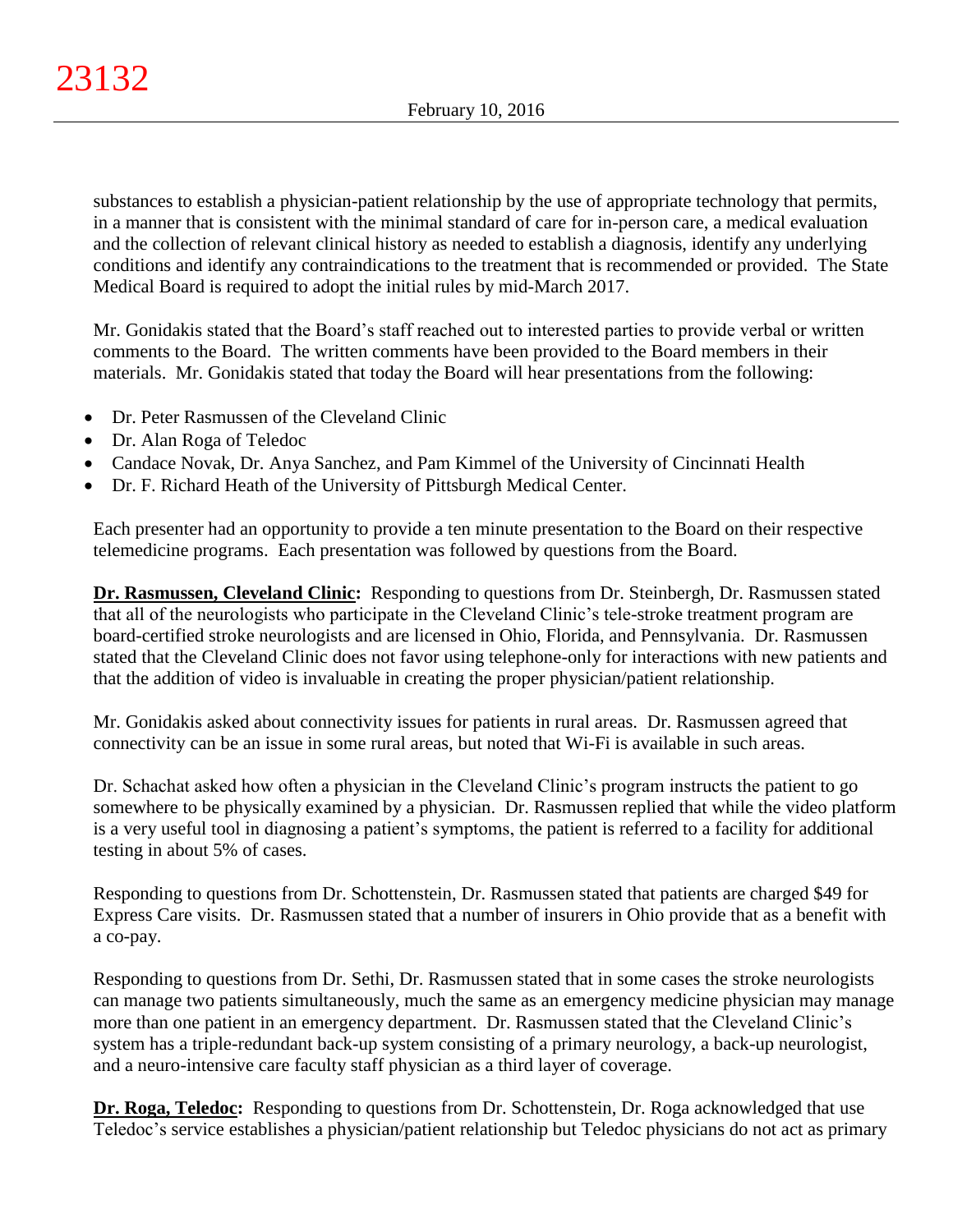care physicians. Dr. Roga likened this situation to emergency medicine or a cross-coverage model in which the emergency physician or cross-covering physician provides access to high-quality, safe medical care without continuing in a primary care relationship as the patient's sole provider. Dr. Roga stated that about 92% of patients using Teledoc have their issues resolved and the remaining 8% are referred to appropriate physicians. For example, a patient needing a controlled substance prescription would be referred because Teledoc does not provide controlled substance prescriptions. Dr. Roga stated that Teledoc only works through a plan sponsor such as a health plan, employer, or hospital system, and so Teledoc works with a contained pool of patients rather than a direct consumer program and the plan member would have access to a primary care referral if needed.

Responding to questions from Dr. Rothermel, Dr. Roga stated that patients can interact with Teledoc up to 72 hours after their visit. Dr. Roga stated that if a patient had a reaction to an antibiotic prescribed from Teledoc, that patient can be referred to an appropriate level of care.

Dr. Steinbergh expressed concern about a physician developing a relationship with a new patient strictly by telephone, which is very different from telephone contact with a patient that the physician has a preexisting relationship with. Dr. Steinbergh opined that a proper physician/patient relationship cannot be established by telephone. Dr. Steinbergh asked how a physician to whom Teledoc refers a patient can accept responsibility for the patient.

Dr. Roga responded that the situation is similar to a cross-coverage model in which a physician will have another physician provide cross-coverage when the physician is unavailable; in such a situation, the covering physician has little knowledge of the patient. Dr. Steinbergh disagreed, stating that while the covering physician may not know the patient, the primary physician and the covering physician will have a relationship and an agreement to provide coverage. Dr. Roga stated that many physician practices are now conglomerated into large organizations and physicians often have no relationship with their covering physician. Dr. Roga submitted that Teledoc's model is superior because the physician will always have access to electronic medical records, interacts in a safe and effective manner, provides medical information to the primary physician, and is available 24 hours a day and 365 days a year. Dr. Roga stated that Teledoc has had 1,000,000 e-visits with no malpractice claims and no bad outcomes as shown by an extensive Quality Assurance program. Dr. Roga added that physicians can see the details of rashes and lesions better on a snap picture than live video due to broadband and connectivity issues.

Responding to questions from Mr. Giacalone, Dr. Roga stated that about 60% of Teledoc visits are by telephone with some sort of support mechanism such as snap picture, while about 40% of visits are by interactive video. Dr. Roga stated that the Core of Teledoc's suite of services is the acute general medical services, which is similar to urgent care. Other services are behavioral health and dermatology. Dr. Roga stated that Teledoc has protocols to prevent becoming a patient's *de facto* primary care provider; specifically, if a patient has had two Teledoc visits within 30 days or three Teledoc visits within six months, Teledoc will work through the plan sponsor to help the patient establish primary care with a physician.

Dr. Steinbergh asked what type of diagnostic tools Teledoc physicians can use over a telephone. Dr. Roga stated that Teledoc practices under the same community standards that are seen in the cross-coverage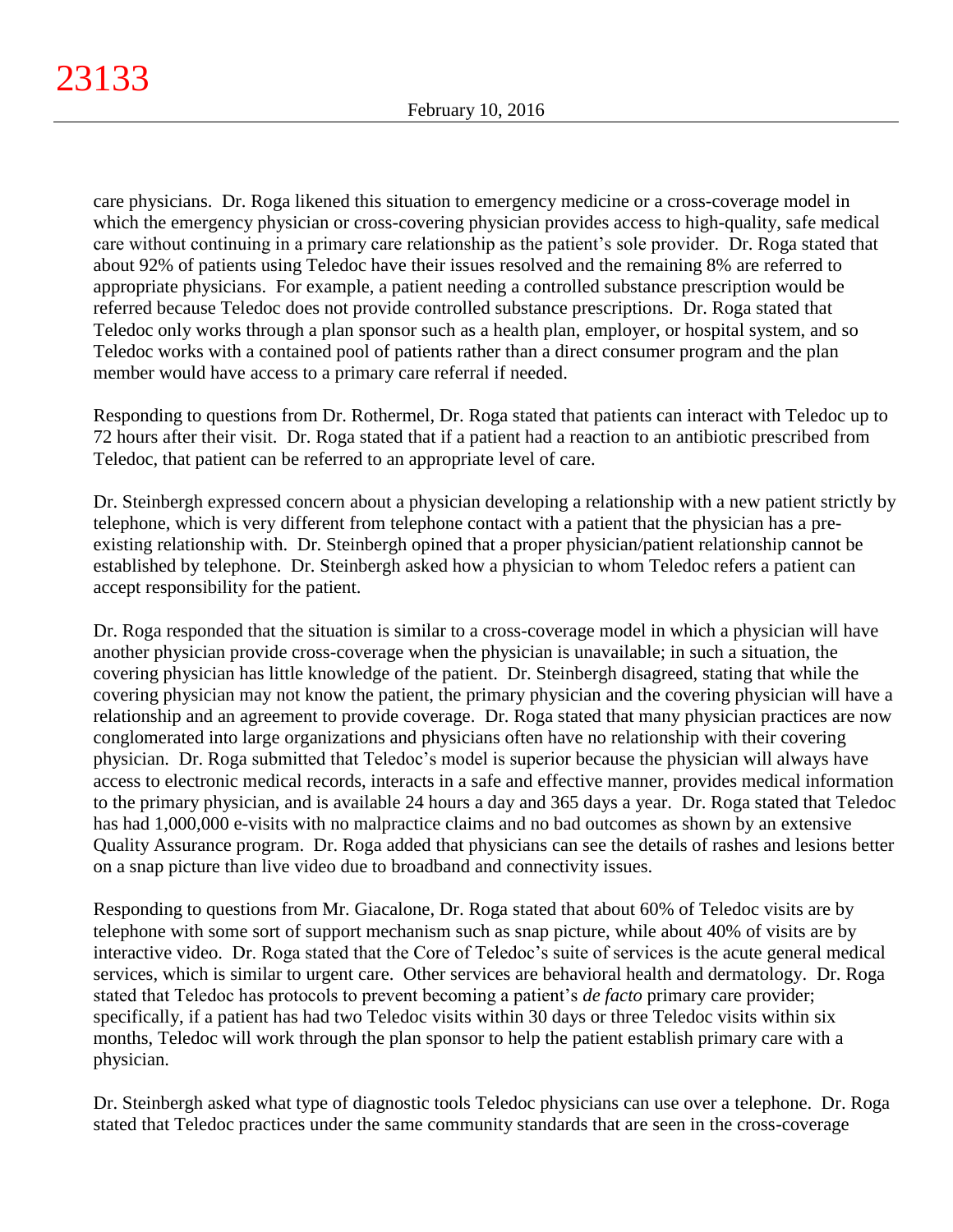model, in addition to such diagnostic tools as a snap picture.

**Dr. Sanchez, University of Cincinnati Health:** Responding to questions from Mr. Giacalone, Dr. Sanchez stated that University of Cincinnati Health takes the position that the physician/patient relationship cannot be established by telephone because a physical examination is very important for a patient's initial interaction with a physician. Dr. Sanchez stated that person-to-person interaction establishes important aspects of the relationship that are difficult to quantify, such as trust. Dr. Sanchez stated that the technology may someday evolve to enable replication of an in-person examination, but that technology does not exist yet.

Dr. Steinbergh stated that the Board is dedicated to patient protection and it is refreshing to see that University of Cincinnati Health is consistent with the Board's feelings on the subject of telemedicine.

**Dr. Heath, University of Pittsburgh Medical Center:** Dr. Rothermel stated that she appreciates the University of Pittsburgh Medical Center's (UPMC) efforts in not over-using antibiotics. Dr. Rothermel asked about UPMC's protocols regarding diagnosis of conditions such as strep throat and urinary tract infections, as well as protocols for when symptoms do not resolve within a certain time. Dr. Heath replied that for possible strep throat, UPMC uses the Centor McIsaac scoring criteria and does not prescribe antibiotics when the score is low. Dr. Heath acknowledged that mononucleosis can sometimes mimic the symptoms of strep throat, but stated that this is difficult to discovery even in an in-person visit at most physician offices and urgent care centers. Regarding urinary tract infections, Dr. Heath stated that diagnosis of the condition is largely based on presenting symptoms, the physician always has the opportunity to ask for additional information beyond the standard questionnaire if another diagnosis is suspected. Dr. Heath also stated that the physician can refer to an in-person examination if that is warranted.

Dr. Steinbergh asked if telemedicine visits to UPMC is accomplished by telephone. Dr. Heath responded that it is an asynchronous questionnaire and in some cases the physician will call the patient on the telephone to get more information or a video visit will be scheduled within a few minutes. Dr. Heath stated that a video visit is accomplished by sending the patient a secure video plug-in, allowing the patient and the physician to speak to each other via secure video. Dr. Heath stated that UPMC's referral base includes physicians who are employed by UPMC in the Pittsburgh region, independent physicians who practice at UPMC hospitals, and UPMC health plan members who may live in Pennsylvania, Ohio, West Virginia, or Maryland.

Mr. Gonidakis thanked Dr. Rasmussen, Dr. Roga, Dr. Sanchez, and Dr. Heath for speaking with the Board and their presentations have been helpful to the Board as it continues to address this issue.

Dr. Schachat exited the meeting at this time.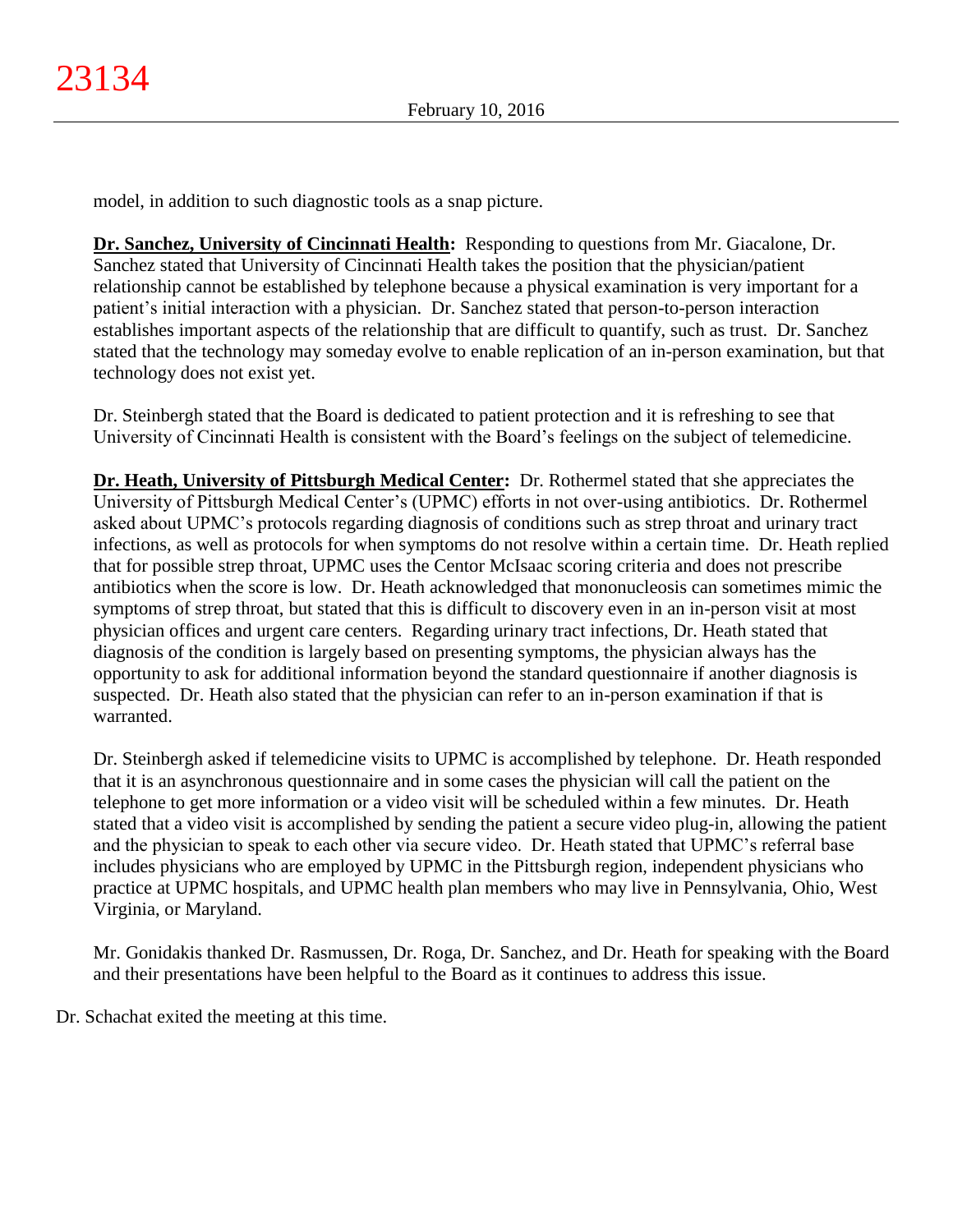#### REPORTS AND RECOMMENDATIONS

### AMANDA LYNN PADGITT, L.P.N.

Ms. Anderson stated that the Board considered the matter of Ms. Padgitt earlier in the meeting. Ms. Anderson noted that Ms. Padgitt had filed a timely request to address the Board, but she had not been present at that time. Ms. Anderson informed the Board that Ms. Padgitt had received a letter from the Board which erroneously instructed her to be at the meeting by 1:00 in order to make her address. Ms. Anderson stated that Ms. Padgitt has now arrived at the meeting. Ms. Anderson stated that if the Board so wishes, it could choose to reconsider this matter and give Ms. Padgitt an opportunity to address the Board.

**Dr. Steinbergh moved to reconsider the matter of Amanda Lynn Padgitt, L.P.N. Dr. Soin seconded the motion.** A vote was taken:

| <b>ROLL CALL:</b> | Dr. Rothermel     | - abstain |
|-------------------|-------------------|-----------|
|                   | Dr. Saferin       | - abstain |
|                   | Mr. Giacalone     | - aye     |
|                   | Dr. Steinbergh    | - aye     |
|                   | Dr. Soin          | - aye     |
|                   | Mr. Gonidakis     | - aye     |
|                   | Dr. Sethi         | - aye     |
|                   | Mr. Kenney        | - aye     |
|                   | Dr. Schottenstein | - aye     |
|                   | Dr. Edgin         | - aye     |
|                   |                   |           |

The motion to reconsider carried.

Mr. Gonidakis stated that a request to address the Board has been timely filed by Ms. Padgitt. Five minutes will be allowed for that address.

Ms. Padgitt stated that she has made mistakes throughout this process and she apologized for those mistakes. Ms. Padgitt stated that she became a nurse because she wanted to help people and that she went to massotherapy school because she wanted to continue helping people in a different way. Ms. Padgitt stated that in her 15 years as a nurse she never took any medications from anyone. Ms. Padgitt stated that she would like the opportunity to practice massage therapy and she would do anything to assure the Board that she is worthy of practicing that profession.

Mr. Gonidakis asked if the Assistant Attorney General would like to respond. Mr. Wakley stated that he would like to respond.

Mr. Wakley opined that Ms. Padgitt was honest in her hearing and that she has a genuine desire to become a massage therapist. Mr. Wakley also opined that the Board has legitimate concerns regarding the matters that led to Ms. Padgitt's issues with the Board of Nursing. Mr. Wakley suggested that the Board has three options: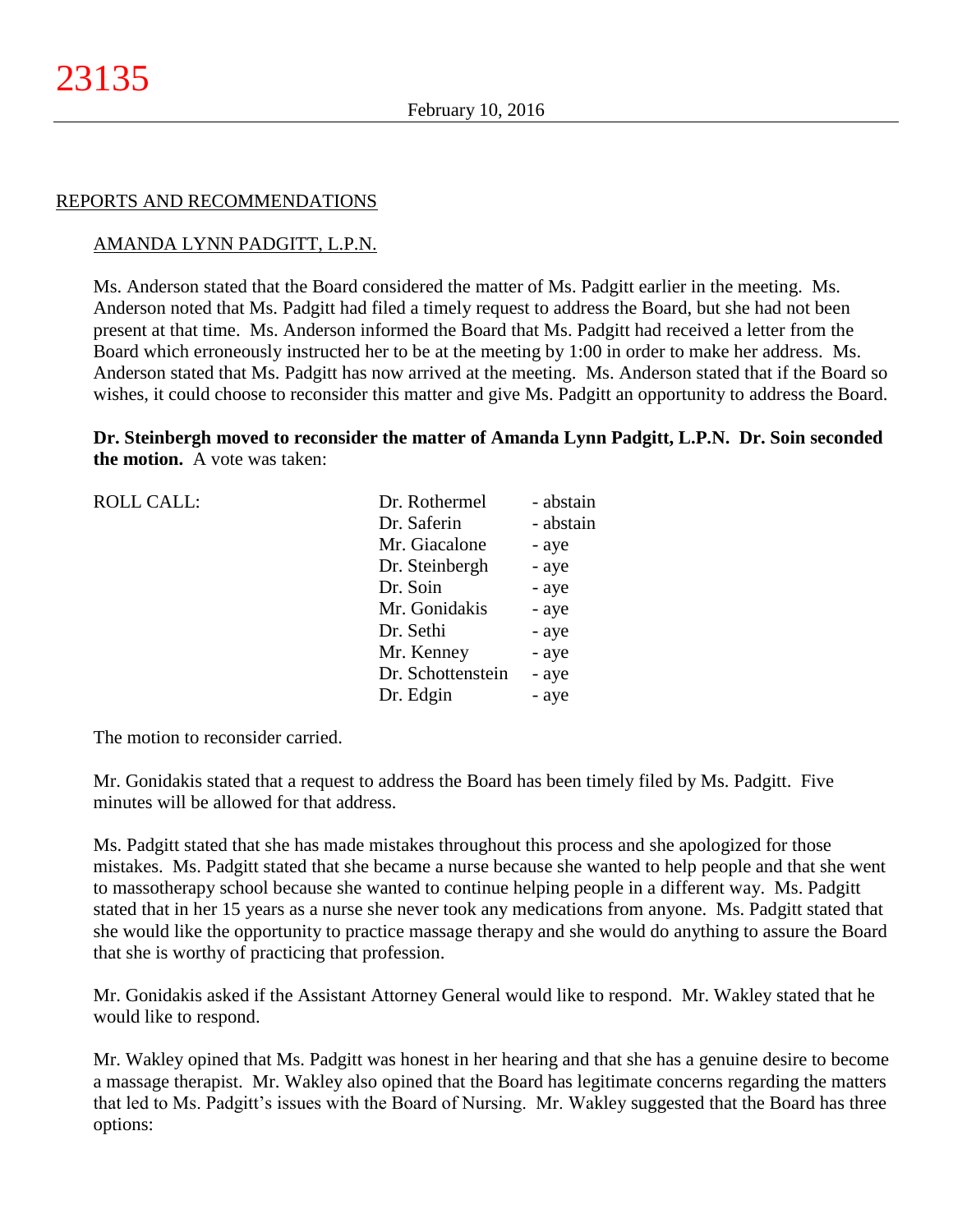- Deny Ms. Padgitt's application, then reexamining the case if and when Ms. Padgitt reapplies to see if a chemical dependency evaluation is warranted at that time;
- Grant Ms. Padgitt's application, then suspend her massage therapy license until she has an active nursing license; or
- Grant Ms. Padgitt's application and simply order a period of suspension.

Mr. Wakley recommended the second option. Mr. Wakley noted that in order to work as a nurse, Ms. Padgitt's Consent Agreement with the Board of Nursing requires her to demonstrate six months of sobriety, six months of participation in a 12-step program, and other similar provisions. Mr. Wakley stated that this would address the Board's concerns regarding chemical dependency.

## **Dr. Steinbergh moved to approve and confirm Ms. Clovis' Findings of Fact, Conclusions of Law, and Proposed Order in the matters of Amanda Lynn Padgitt, L.P.N. Dr. Soin seconded the motion.**

Mr. Gonidakis stated that he will now entertain discussion in the above matter.

Dr. Soin briefly reviewed the Board's prior discussion and reiterated the Board's desire to ensure that Ms. Padgitt has no active impairment issues. Dr. Steinbergh stated that although the Board did not charge Ms. Padgitt with chemical dependency, the hearing record is replete with red flags that cannot be ignored. Dr. Steinbergh stated that it is not unusual for the Board to find evidence for something in a hearing record when the original citation had been for something else.

Dr. Steinbergh stated that she would prefer to grant Ms. Padgitt's application and indefinitely suspend the license with a chemical dependency evaluation being a condition for reinstatement. Dr. Steinbergh also considered Mr. Wakley's suggestion to grant and the suspend Ms. Padgitt's license until her nursing license is active again, though Dr. Steinbergh noted that Ms. Padgitt is not currently pursuing that route. Dr. Steinbergh stated that the Board had initially decided to deny Ms. Padgitt's application so that she can reapply and have an opportunity to undergo a chemical dependency evaluation.

Mr. Gonidakis stated that if the Board denies Ms. Padgitt's application, she would be able to reapply as early as tomorrow and to restart the process in a way in which the Board can help her achieve her goal of licensure.

## **Dr. Steinbergh moved to amend the Proposed Order to deny Ms. Padgitt's application. Dr. Schottenstein seconded the motion.**

Mr. Kenney asked if the issue of chemical dependency would be addressed if Ms. Padgitt reapplies for licensure. Dr. Steinbergh stated that the Board is indicating today through its discussion that a chemical dependency evaluation could be part of Ms. Padgitt's reapplication process. Ms. Anderson stated that if Ms. Padgitt reapplies, her application will be reviewed at that time and a chemical dependency evaluation may be warranted.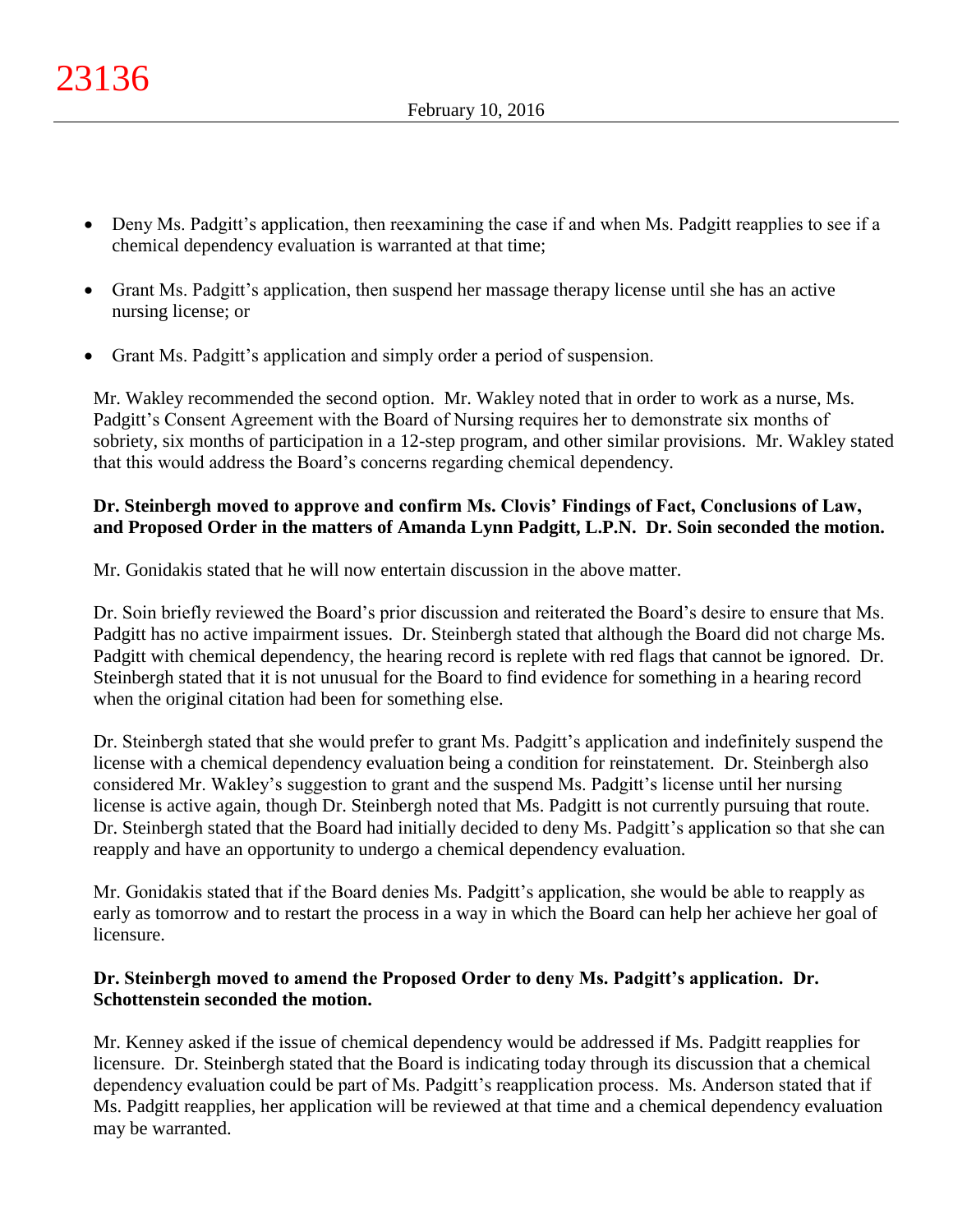A vote was taken on Dr. Steinbergh's motion to amend:

ROLL CALL:

| Dr. Rothermel     | - abstain |
|-------------------|-----------|
| Dr. Saferin       | - abstain |
| Mr. Giacalone     | - aye     |
| Dr. Steinbergh    | - aye     |
| Dr. Soin          | - aye     |
| Mr. Gonidakis     | - aye     |
| Dr. Sethi         | - aye     |
| Mr. Kenney        | - aye     |
| Dr. Schottenstein | - aye     |
| Dr. Edgin         | - aye     |
|                   |           |

The motion to amend carried.

**Dr. Steinbergh moved to approve and confirm Ms. Clovis' Findings of Fact, Conclusions of Law, and Proposed Order, as amended, in the matter of Amanda Lynn Padgitt, L.P.N. Dr. Soin seconded the motion.** A vote was taken:

| <b>ROLL CALL:</b> | Dr. Rothermel     | - abstain |
|-------------------|-------------------|-----------|
|                   | Dr. Saferin       | - abstain |
|                   | Mr. Giacalone     | - aye     |
|                   | Dr. Steinbergh    | - aye     |
|                   | Dr. Soin          | - aye     |
|                   | Mr. Gonidakis     | - aye     |
|                   | Dr. Sethi         | - aye     |
|                   | Mr. Kenney        | - aye     |
|                   | Dr. Schottenstein | - aye     |
|                   | Dr. Edgin         | - aye     |
|                   |                   |           |

The motion to approve carried.

## PROBATIONARY REQUESTS

Mr. Gonidakis advised that at this time he would like the Board to consider the probationary requests on today's consent agenda. Mr. Gonidakis asked if any Board member wished to discuss a probationary request separately. Mr. Giacalone stated that he would like to discuss the probationary request of Ronald G. Verrilla, D.P.M., separately. Dr. Steinbergh stated that she would like to discuss the probationary requests of Jerome A. McTague, M.D., and John Thomas Hibler, D.O., separately.

### RONALD G. VERRILLA, D.P.M.

Mr. Giacalone stated that Dr. Verrilla is requesting approval of a practice plan. Mr. Giacalone clarified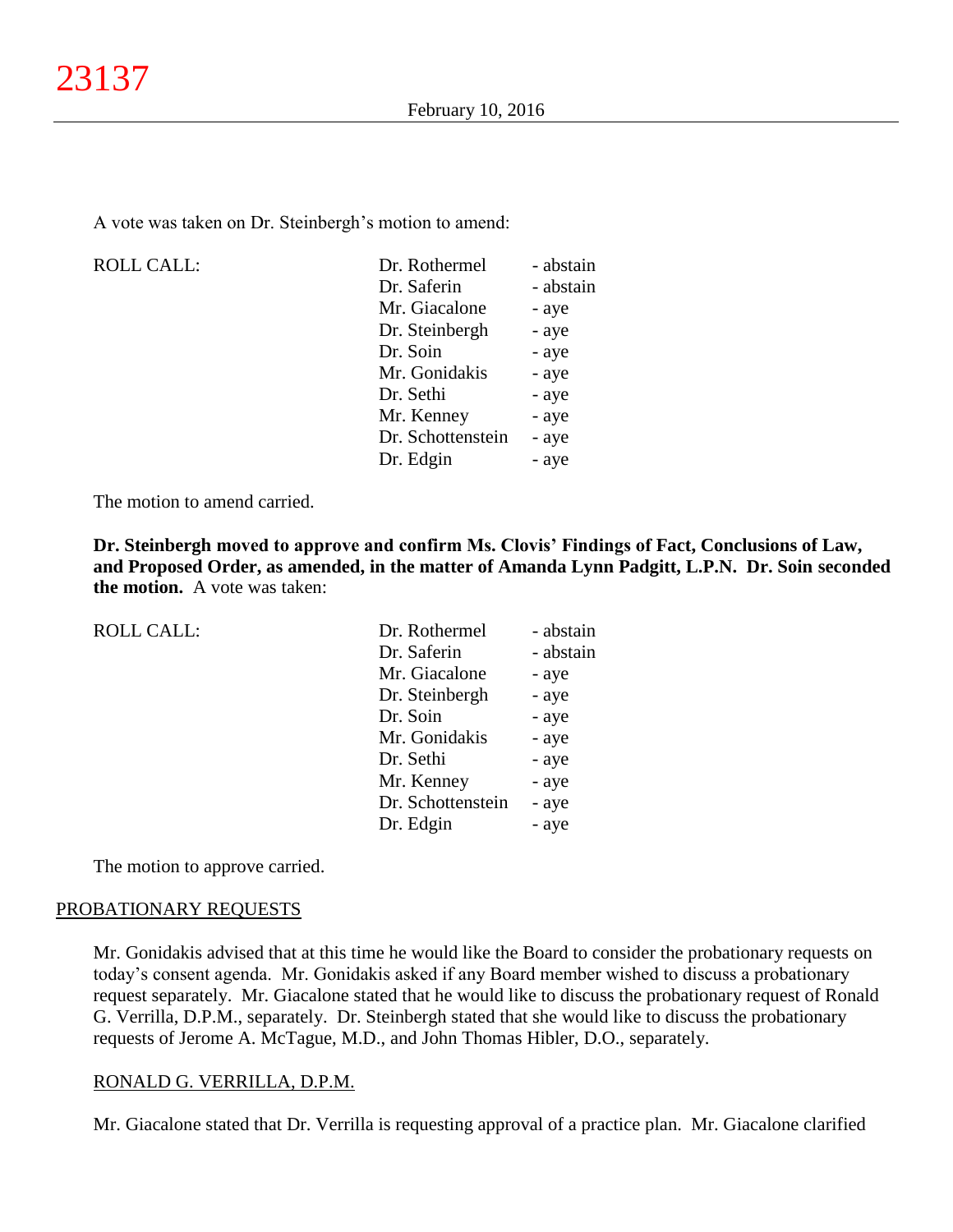that even though the Board will approve Dr. Verrilla's practice plan, Dr. Verrilla still cannot practice until he passes the National Board of Podiatric Medical Examiners (NBPME) examination.

## JEROME A. MCTAGUE, M.D.

Dr. Steinbergh stated that the documentation provided to the Board erroneously states that Dr. McTague is requesting approval of *Intensive Course in Medical Record Keeping with Individual Preceptorships* to fulfill his ethics course requirement. Dr. Steinbergh asked that the record be corrected to show that Dr. McTague is requesting approval of the course to fulfill his medical record-keeping requirement.

## JOHN THOMAS HIBLER, D.O.

Dr. Steinbergh commented that she is very pleased to see that Dr. Hibler has successfully completed his residency and has created a new professional life for himself. Dr. Steinbergh stated that Dr. Hibler has had a difficult time, but he has completed everything the Board asked of him. Dr. Steinbergh congratulated Dr. Hibler for his accomplishment.

**Dr. Soin moved to accept the Compliance staff's Reports of Conferences and the Secretary and Supervising Member's recommendations as follows:**

 **To grant Deborah L. Cook, D.P.M.'s request for approval of the online course** *Risk Management Essentials for Physicians; Documentation***, offered by MedRisk e-Learning Services, to fulfill the medical record-keeping course requirement;**

 **To grant Christopher S. Croom, M.D.'s request for permission to administer, personally furnish, and possess controlled substances;**

 **To grant Jesse Michael Ewald, M.D.'s, request for approval of** *Intensive Course in Controlled Substance Prescribing: Pain, Anxiety, Insomnia***, offered by Case Western Reserve University, required prior to reinstatement; and approval of** *Intensive Course in Medical Ethics, Boundaries, and Professionalism***, offered by Case Western Reserve University, required prior to reinstatement;**

 **To grant Julio C. Galindo, M.D.'s request for approval of** *Intensive Course in Medical Documentation: Clinical, Legal, and Economic Implications for Healthcare Providers***, offered by Case Western Reserve University, required within the first year of probation;**

 **To grant John Thomas Hibler, D.O.'s request for termination of the practice limitation to participation in a post-graduate training program;**

 **To grant Timothy M. Hickey, M.D.'s request for approval of** *Medical Record Keeping with Individual Preceptorships***, offered by Case Western Reserve University, to fulfill the medical recordkeeping course requirement; and approval of** *Controlled Substance Prescribing: Pain, Anxiety, Insomnia***, offered by Case Western Reserve University, to fulfill the controlled sub stance prescribing course requirement;**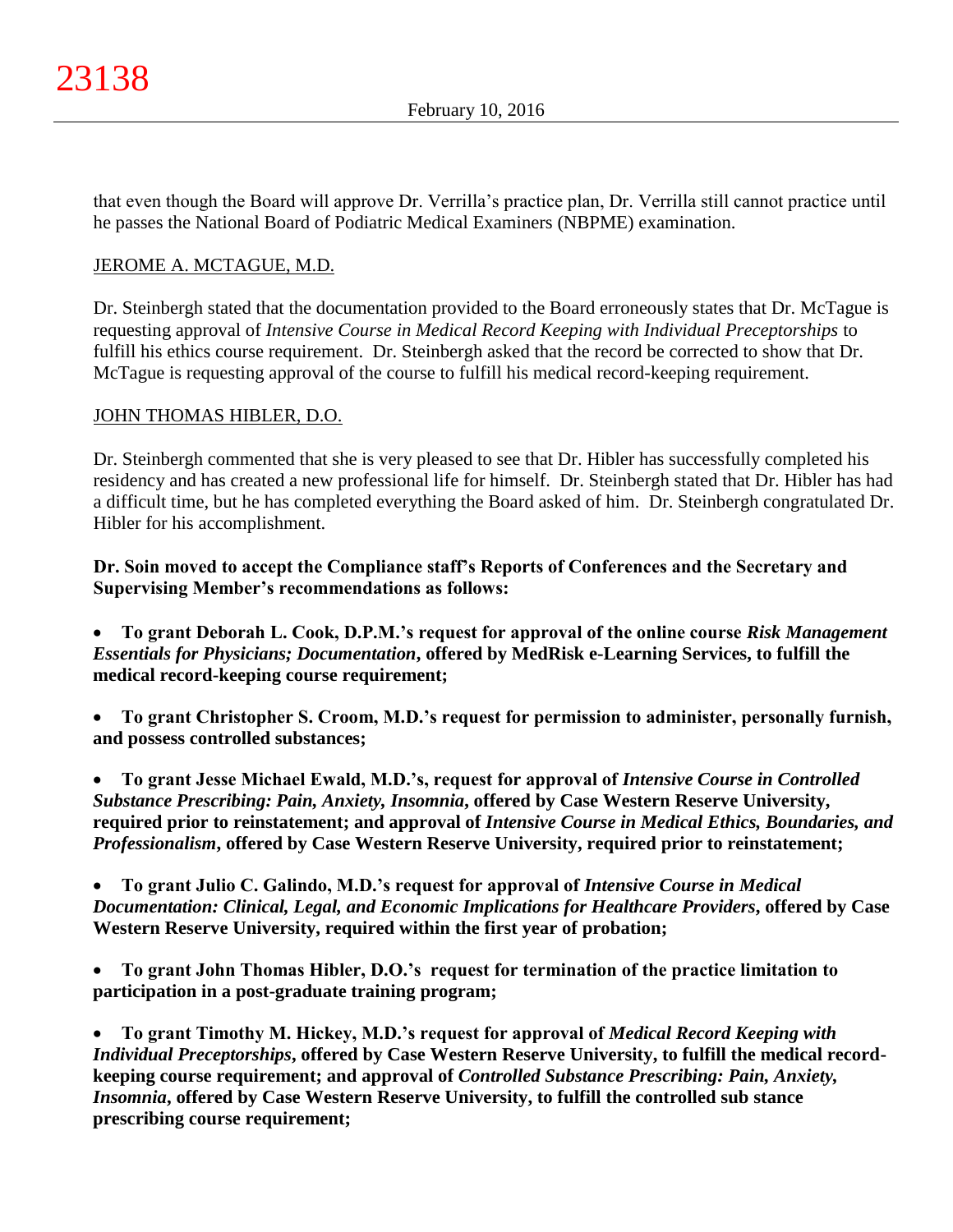**To grant James T. Lutz, M.D.'s request for approval of** *Medical Record Keeping Seminar***, administered by the Center for Personalized Education for Physicians, to fulfill the medical recordkeeping course required for reinstatement; and approval of** *Intensive Course in Controlled Substance Prescribing: Pain, Anxiety, Insomnia***, administered by Case Western Reserve University, to fulfill the controlled substance prescribing course required for reinstatement;**

 **To grant Joseph Francis Lydon, Jr., M.D.'s request for approval of Mohsen Vazirian, M.D., to serve as the new treating psychiatrist;**

 **To grant Michael C. Macatol, M.D.'s request for approval of David Spears, D.O., to serve as the monitoring physician; and determination of the frequency and number of charts to be reviewed at ten charts per month;**

 **To grant Jerome A. McTague, M.D.'s request for approval of** *Intensive Course in Medical Record Keeping with Individual Preceptorships***, administered by Case Western Reserve University, to fulfill the medical record-keeping requirement;**

 **To grant Dennis A. Patel, M.D.'s request for approval of Andrew Shirk, D.O., to serve as the monitoring physician; determination of the frequency and number of charts to be reviewed at 10 charts per month; reduction in drug and alcohol rehabilitation meeting attendance to two per week with a minimum of 10 per month; and discontinuance of the drug log and audit and assay requirements;**

 **To grant Lawrence M. Rubens, M.D.'s request for reduction in psychiatric treatment sessions to every six months; and reduction in drug and alcohol rehabilitation meeting attendance to two per week with a minimum of ten per month;**

**To grant Carol G. Ryan, M.D.'s request for approval of a new practice plan;**

 **To grant Ronald G. Verrilla, D.P.M.'s request for approval of Robert B. Van Court, D.P.M., to serve as the new monitoring physician; and determination of the frequency and number of charts to be reviewed at ten charts per week; and approval of a practice plan;**

 **To grant Gretchen L. Weber, M.D.'s request for approval of Thomas H. Diehl, M.D., to serve as the monitoring physician; and determination of the frequency and number of charts to be reviewed at ten charts per month; and**

 **To grant Mark Aaron Weiner, D.O.'s request for approval of Kettlie J. Daniels, M.D., to serve as the new treating psychiatrist.**

**Dr. Schottenstein seconded the motion.** A vote was taken:

| ROLL CALL: | Dr. Rothermel | - abstain |
|------------|---------------|-----------|
|            | Dr. Saferin   | - abstain |
|            | Mr. Giacalone | - ave     |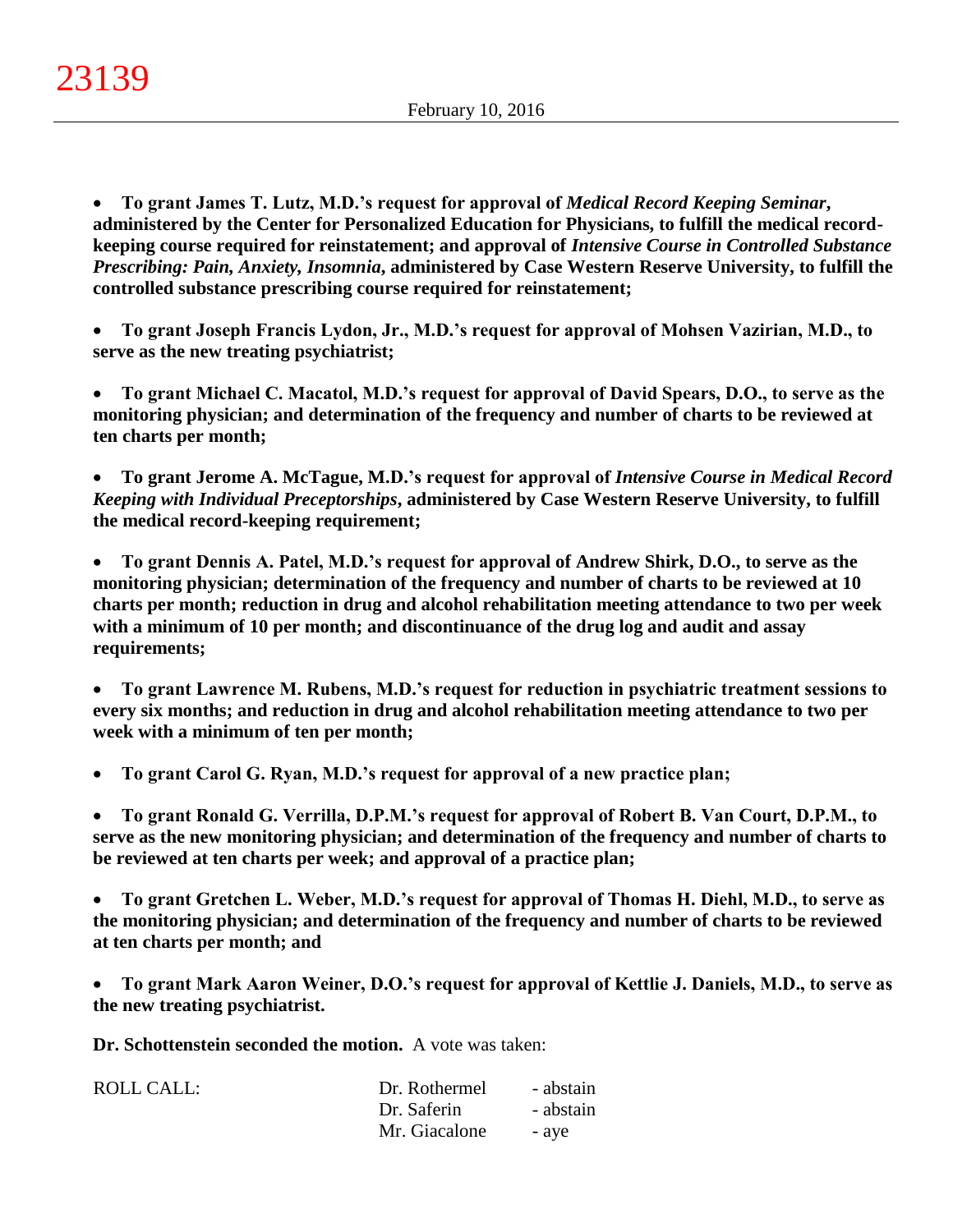| Dr. Steinbergh    | - aye (abstain in the matter of Dr. Verrilla) |
|-------------------|-----------------------------------------------|
| Dr. Soin          | - aye                                         |
| Mr. Gonidakis     | - aye                                         |
| Dr. Sethi         | - aye                                         |
| Mr. Kenney        | - aye                                         |
| Dr. Schottenstein | - aye                                         |
| Dr. Edgin         | - aye                                         |

The motion carried.

#### RESTORATION REQUEST

#### TIMOTHY MICHAEL HICKEY, M.D.

**Dr. Steinbergh moved that the request for the restoration of the license of Timothy Michael Hickey, M.D., be approved, effective immediately, subject to the probationary terms and conditions as outlined in the January 14, 2015 Order for a minimum of three years. Dr. Sethi seconded the motion.** A vote was taken:

| <b>ROLL CALL:</b> | Dr. Rothermel     | - abstain |
|-------------------|-------------------|-----------|
|                   | Dr. Saferin       | - abstain |
|                   | Mr. Giacalone     | - aye     |
|                   | Dr. Steinbergh    | - aye     |
|                   | Dr. Soin          | - aye     |
|                   | Mr. Gonidakis     | - aye     |
|                   | Dr. Sethi         | - aye     |
|                   | Mr. Kenney        | - aye     |
|                   | Dr. Schottenstein | - aye     |
|                   | Dr. Edgin         | - aye     |

The motion carried.

#### FINAL PROBATIONARY APPEARANCE

#### MATTHEW A. COLFLESH, M.D.

Dr. Colflesh was appearing before the Board pursuant to his request for release from the terms of the Board's Order of January 14, 2015. Mr. Gonidakis reviewed Dr. Colflesh's history with the Board.

Dr. Steinbergh asked Dr. Colflesh if he would be willing to address the medical students in attendance regarding the events that brought him to the Board's attention. Dr. Colflesh agreed.

Dr. Colflesh stated that he has practiced internal medicine for 13 years. In 2012, part of Dr. Colflesh's practice was to serve hospice patients who were located in rural areas and significant distances apart. Dr.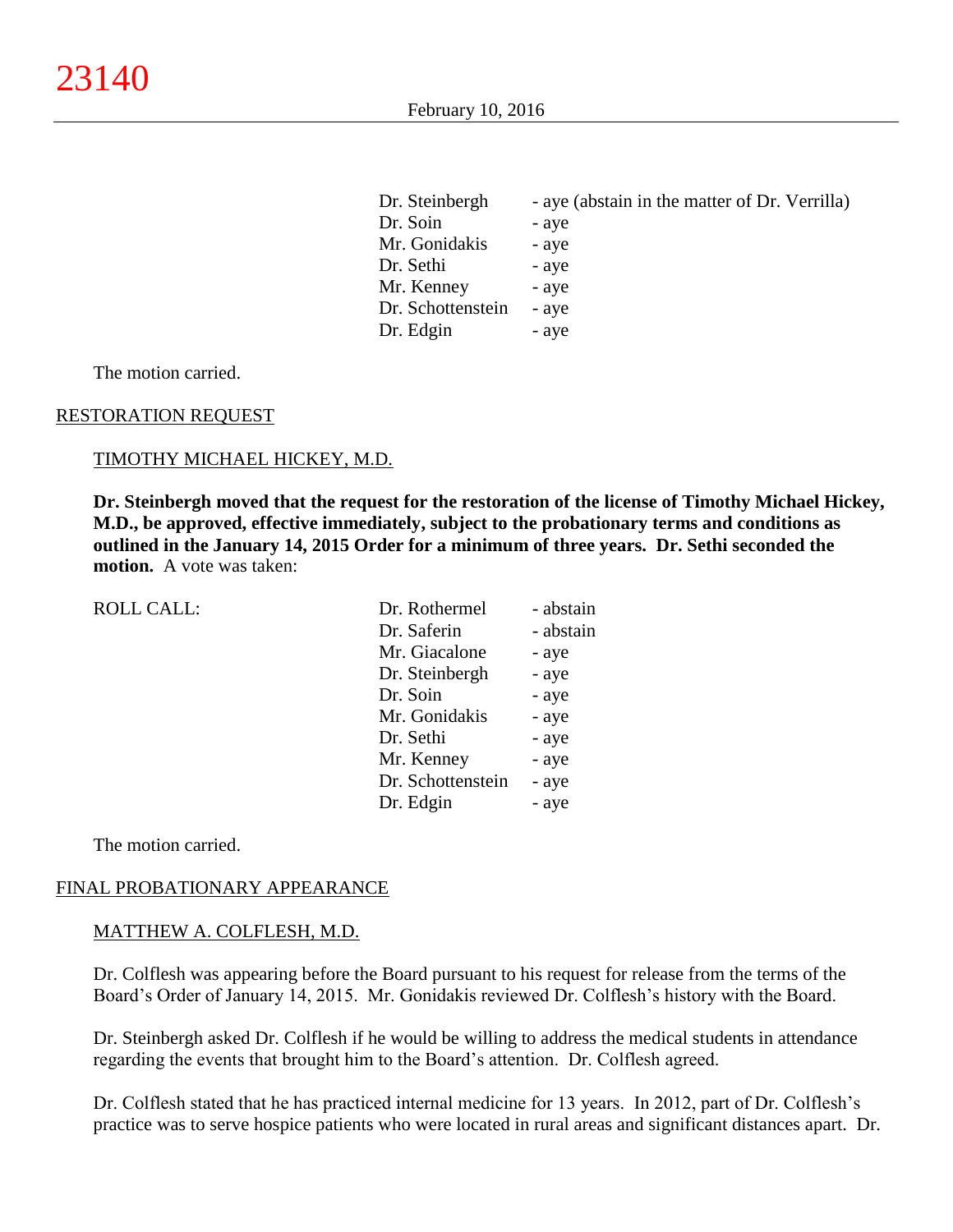Colflesh stated that he physically examined each patient, but had difficulty getting them prescriptions for controlled substances in a timely manner. At that time, Dr. Colflesh decided to pre-sign prescriptions so that nurses seeing patients could fill in the prescriptions at Dr. Colflesh's direction. Dr. Colflesh stated that his goal had been to allow his patients to obtain their medications without unnecessary delay to alleviate the pain and suffering of their terminal illnesses. Dr. Colflesh stated that although he had good intentions, his actions were illegal under federal or Ohio state law. Dr. Colflesh advised the students to always take the extra step of determining the legality of their intended actions.

Dr. Soin asked if Dr. Colflesh currently prescribed controlled substances. Dr. Colflesh replied that he does prescribe controlled substances.

## **Dr. Steinbergh moved to release Dr. Colflesh from the terms of the Board's Order of January 14, 2015, effective immediately. Dr. Schottenstein seconded the motion.** A vote was taken:

| <b>ROLL CALL:</b> | Dr. Rothermel     | - abstain |
|-------------------|-------------------|-----------|
|                   | Dr. Saferin       | - abstain |
|                   | Mr. Giacalone     | - aye     |
|                   | Dr. Steinbergh    | - aye     |
|                   | Dr. Soin          | - aye     |
|                   | Mr. Gonidakis     | - aye     |
|                   | Dr. Sethi         | - aye     |
|                   | Mr. Kenney        | - aye     |
|                   | Dr. Schottenstein | - aye     |
|                   | Dr. Edgin         | - aye     |

The motion carried.

## MARK C. LEESON, M.D.

Dr. Leeson was appearing before the Board pursuant to his request for release from the terms of his February 9, 2011 Consent Agreement. Mr. Gonidakis reviewed Dr. Leeson's history with the Board.

In response to questions from Dr. Steinbergh, Dr. Leeson stated that he currently practices out of an office in Shelby Hospital and works 30 to 35 hours per week. Dr. Leeson stated that he has started to somewhat limit the complexity of his procedures. Dr. Leeson stated that he has no plans to change much of his practice in the near future and will certainly not add work hours.

Dr. Leeson continued that he is actively involved in a 12-step program and a caduceus program. Dr. Leeson stated that he has a sponsor and five sponsees and that he has great support from his Alcoholic Anonymous (AA) friends and colleagues. Dr. Leeson stated that he attends four to five meetings per week and he plans to continue that after his release. Dr. Leeson stated that is it a privilege and an honor to be able to care for patients and that some physicians tend to take that for granted.

Responding to questions from Dr. Schottenstein, Dr. Leeson stated that there are no controlled substances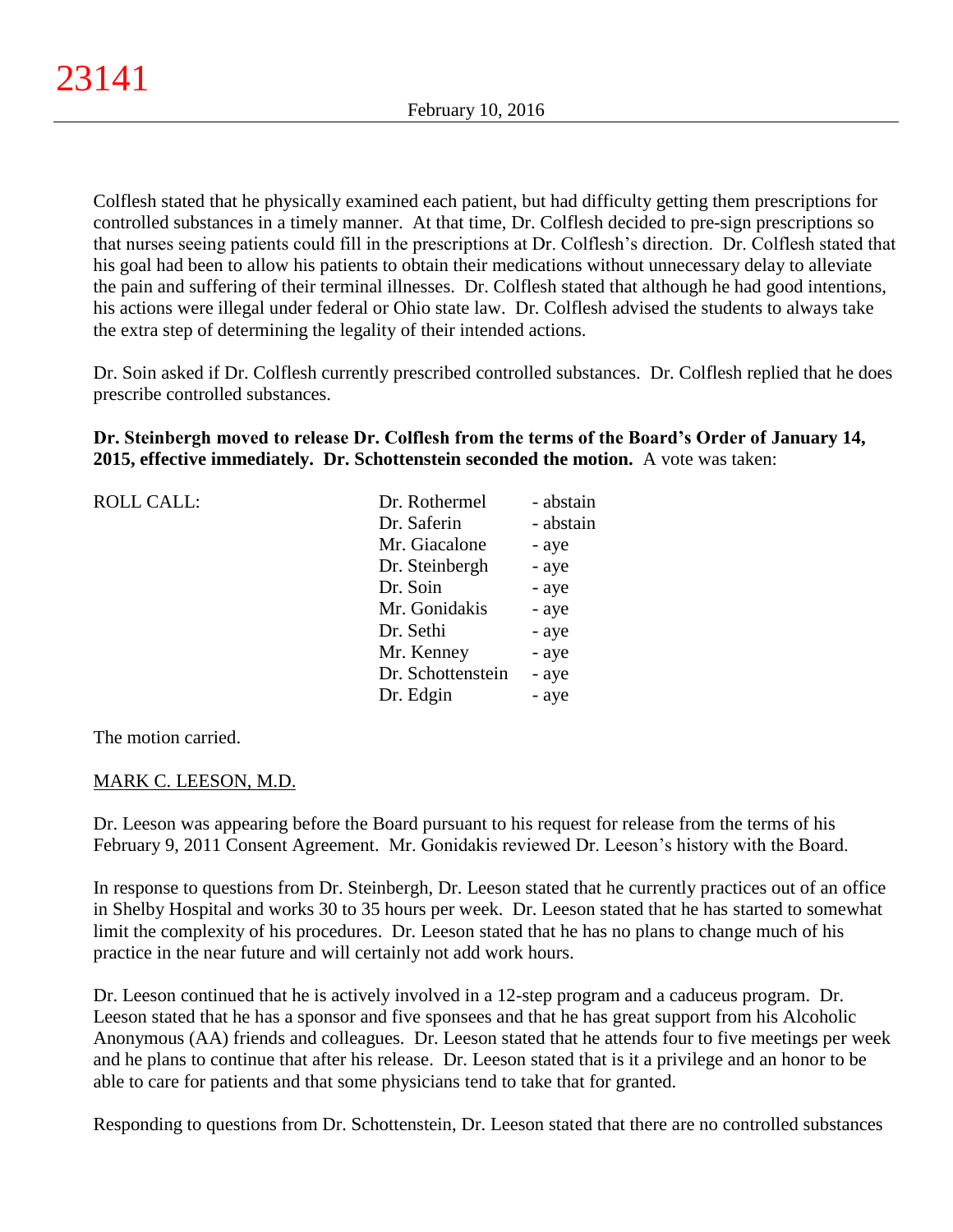in his office. Dr. Leeson stated that he usually prescribes something like Norco for a patient who is having orthopedic surgery and he is extremely sensitive to a patient's ability to become addicted. Addressing the medical students in attendance, Dr. Leeson stated that addiction is a disease and about one in ten people will have the ability to become addicted. Dr. Leeson stated that there is a huge epidemic of prescription drug abuse in Ohio and the medical community must get a handle on prescriptions. Dr. Leeson stated that he prescribes for post-operative patients and does not authorize refills. Dr. Leeson stated that if the patient still needs medication about a month after the surgery, he will refer to pain management.

## **Dr. Steinbergh moved to release Dr. Leeson from the terms of his February 9, 2011 Consent Agreement, effective immediately. Dr. Soin seconded the motion.** A vote was taken:

| <b>ROLL CALL:</b> | Dr. Rothermel     | - abstain |
|-------------------|-------------------|-----------|
|                   | Dr. Saferin       | - abstain |
|                   | Mr. Giacalone     | - aye     |
|                   | Dr. Steinbergh    | - aye     |
|                   | Dr. Soin          | - aye     |
|                   | Mr. Gonidakis     | - aye     |
|                   | Dr. Sethi         | - aye     |
|                   | Mr. Kenney        | - aye     |
|                   | Dr. Schottenstein | - aye     |
|                   | Dr. Edgin         | - aye     |
|                   |                   |           |

The motion carried.

## PATRICK E. MUFFLEY, D.O.

Dr. Muffley was appearing before the Board pursuant to his request for release from the terms of the Board's Order of November 13, 2013. Mr. Gonidakis reviewed Dr. Muffley's history with the Board.

Responding to questions from Dr. Soin, Dr. Muffley stated that he currently practices outpatient gynecology and prenatal care and that he no longer delivers babies or performed major surgeries. Dr. Muffley stated that he performs minor surgeries at a surgical center. Dr. Muffley stated that he has always had a chaperone in the room when he examines patients, even before his Board Order. Dr. Muffley stated that he still has a Facebook account but it is limited to family and old college friends. Dr. Muffley stated that none of his patients are Facebook friends due to changes he instituted over two-and-a-half years ago.

Dr. Soin opined that this case is a good teaching point for the medical students in attendance, given the rise of social media. Dr. Soin asked if Dr. Muffley would share his experience and insights with the medical students. Dr. Muffley agreed.

Dr. Muffley stated that the students were entering the field of medicine at a dangerous time in regards to the prevalence of social media. Dr. Muffley stated that he came to the Board's attention to social media contact between a patient and himself which escalated into explicit and inappropriate messaging. Dr. Muffley stated that he was subject to Board discipline even though the inappropriate contact was entirely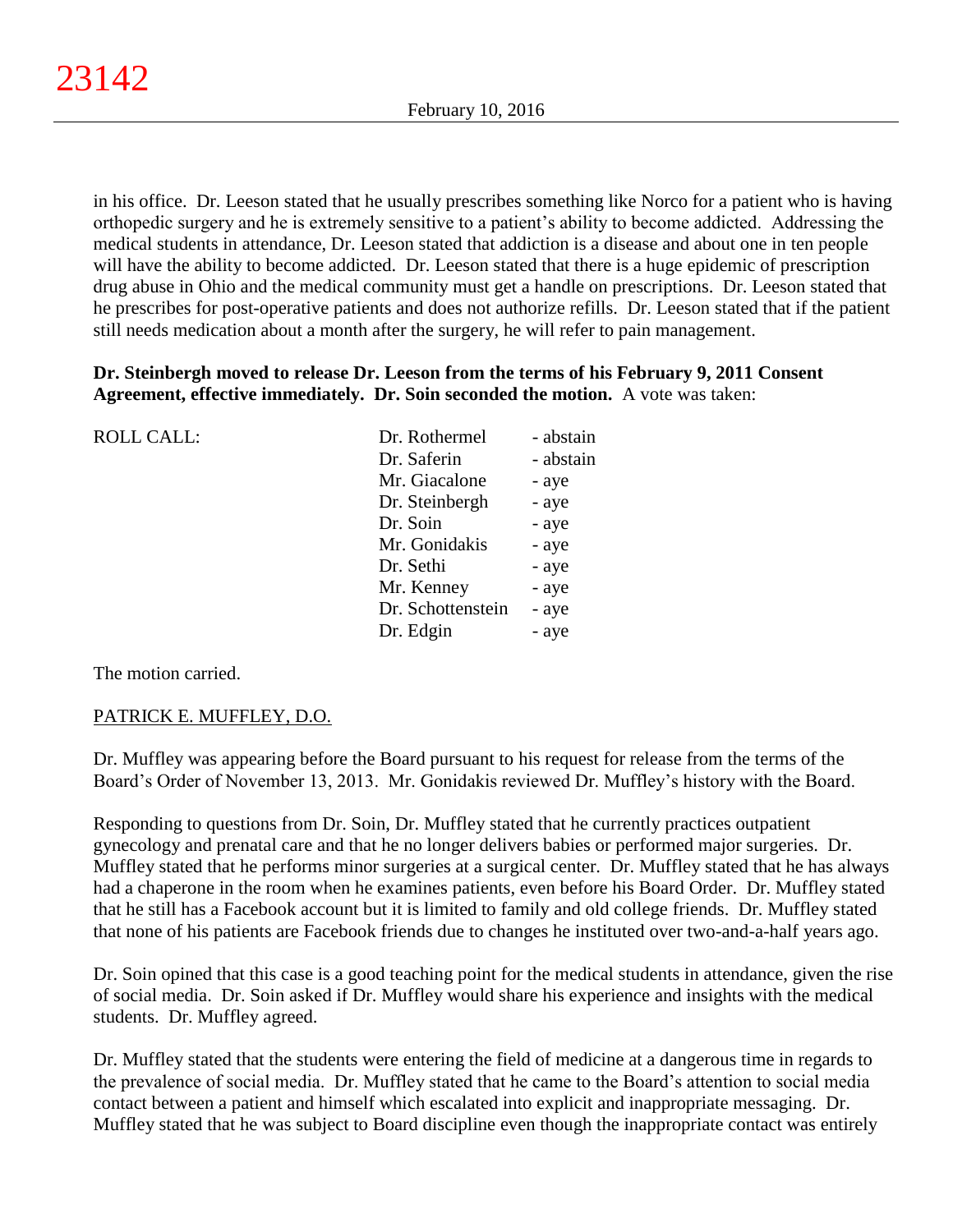electronic. Dr. Muffley commented that he heard a radio advertisement today for a dental office in which patients are able to text with the dentist like a friend instead of like a healthcare provider. Dr. Muffley stated that this represents a slippery slope in terms of proper boundaries. Dr. Muffley speculated that the medical students probably use social media extensively, but he cautioned them to be very careful when communicating with patients in this fashion, or to abstain from doing so at all. Dr. Muffley stated that it is very easy to forget what a physician/patient relationship should look like and to keep the professional and personal relationships separate.

Dr. Schottenstein stated that Dr. Muffley has written a very good report on his physician/patient boundaries course and opined that Dr. Muffley has insight that he did not have before. Dr. Schottenstein felt that Dr. Muffley will make better choices in the future.

Mr. Giacalone asked if Dr. Muffley was still in the process of obtaining hospital privileges. Dr. Muffley replied that he is not actively pursuing hospital privileges at this time. Dr. Muffley stated that one of the severe consequences of his actions is the loss of hospital privileges and insurance companies. Dr. Muffley stated that he will not be appearing before the Board under similar circumstances again. Dr. Muffley thanked the Board's Compliance staff for the assistance and kindness they have shown him.

## **Dr. Soin moved to release Dr. Muffley from the terms of the Board's Order of November 13, 2013, effective February 21, 2016. Dr. Schottenstein seconded the motion.** A vote was taken:

| <b>ROLL CALL:</b> | Dr. Rothermel     | - abstain |
|-------------------|-------------------|-----------|
|                   | Dr. Saferin       | - abstain |
|                   | Mr. Giacalone     | - aye     |
|                   | Dr. Steinbergh    | - abstain |
|                   | Dr. Soin          | - aye     |
|                   | Mr. Gonidakis     | - aye     |
|                   | Dr. Sethi         | - aye     |
|                   | Mr. Kenney        | - aye     |
|                   | Dr. Schottenstein | - aye     |
|                   | Dr. Edgin         | - aye     |
|                   |                   |           |

The motion carried.

## CHRIS ALLEN RHOADES, M.D.

Dr. Rhoades was appearing before the Board pursuant to his request for release from the terms of his February 9, 2011 Consent Agreement Mr. Gonidakis reviewed Dr. Rhoades' history with the Board.

Responding to questions from Dr. Steinbergh, Dr. Rhoades confirmed that he had had surgery recently. Dr. Rhoades stated that his surgeon and his primary care physician were aware of his history of chemical dependency. Dr. Rhoades stated that he received appropriate anesthesia during his surgery and afterward he only used non-steroidal anti-inflammatory drugs. Dr. Rhoades stated that besides his surgical anesthesia, he received no other controlled substances. Dr. Rhoades commented that non-steroidal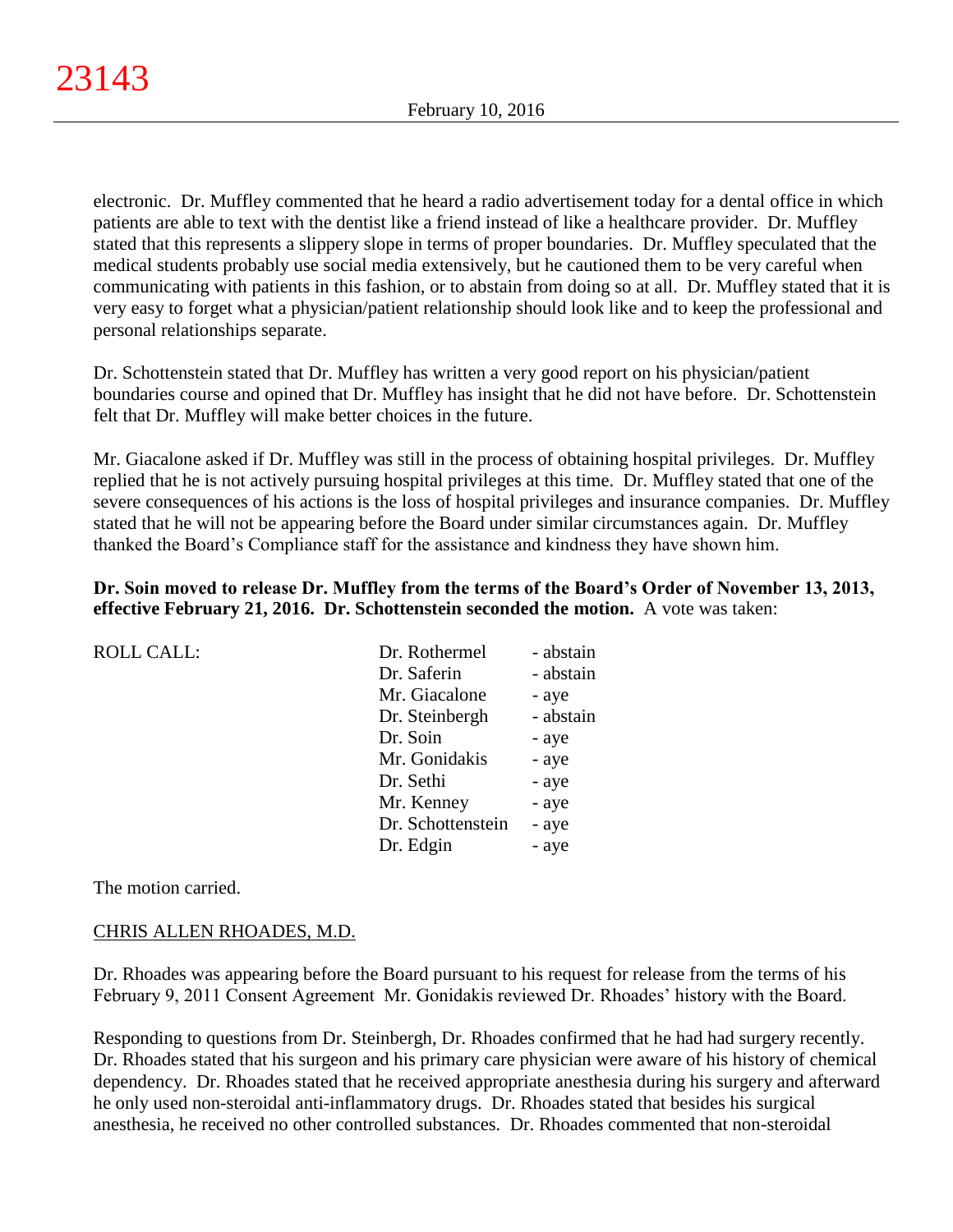medications can do a lot.

Dr. Rhoades continued that he currently practices as an oncologist in Lima, Ohio. Dr. Rhoades stated that he has embraced the Alcoholics Anonymous (AA) program and he continues to attend meetings. Dr. Rhoades stated that he intends to continue with AA meetings after his release and commented that he has many friends in AA. Dr. Rhoades stated that he has learned that he is an addict and an alcoholic and, even though he has been sober since June 15, 2010, he will always be an addict and alcoholic. Dr. Rhoades stated that he needs to protect his sobriety daily and that he learned in AA to take one day at a time.

Responding to questions from Dr. Soin, Dr. Rhoades stated that when his addiction to tramadol was at its worst he took up to 24 tramadol tablets per day. Dr. Rhoades stated that he never had seizures or rebound headaches from his use of Tramadol, probably because he built up his use slowly.

Addressing the medical students in attendance, Dr. Rhoades stated that he was in complete denial about his addiction when he was in medical school and he did not know how to ask for help. Dr. Rhoades stated that he has learned two things from his experience. First, Dr. Rhoades would never have recovered without help. Second, people with problems such as addiction should ask for help.

Mr. Kenney noted that Dr. Rhoades has been subject to Board discipline since 2011. Mr. Kenney congratulated Dr. Rhoades on his recovery, but commented that it has not been easy for him for the past five years. Mr. Kenney advised the medical students to remember the consequences of their actions.

Dr. Schottenstein stated that according to the Board's information, Dr. Rhoades had struggled with "situational depression." Dr. Rhoades elaborated that after he left recovery, he saw a psychiatrist and a psychologist. Dr. Rhoades was devastated because he had lost his job and his medical license had been suspended for 180 days. After the reinstatement of his license, it took Dr. Rhoades several more months to find employment. For these reasons, Dr. Rhoades' psychiatrist prescribed an anti-depressant for a short time. Dr. Rhoades recalled that his psychiatrist had called his depression situational. Dr. Rhoades stated that the anti-depressant did not help him much and he only took it for a few months. Dr. Rhoades stated that he has not suffered with depression on a regular basis and he has learned that if he has a difficult time he should call his sponsor, go to an AA meeting, and talk about it. Dr. Rhoades stated that the AA program really works.

## **Dr. Steinbergh moved to release Dr. Rhoades from the terms of his February 9, 2011 Consent Agreement, effective immediately. Dr. Soin seconded the motion.** A vote was taken:

ROLL CALL: T

| Dr. Rothermel  | - abstain |
|----------------|-----------|
| Dr. Saferin    | - abstain |
| Mr. Giacalone  | - aye     |
| Dr. Steinbergh | - aye     |
| Dr. Soin       | - aye     |
| Mr. Gonidakis  | - aye     |
| Dr. Sethi      | - aye     |
| Mr. Kenney     | - aye     |
|                |           |